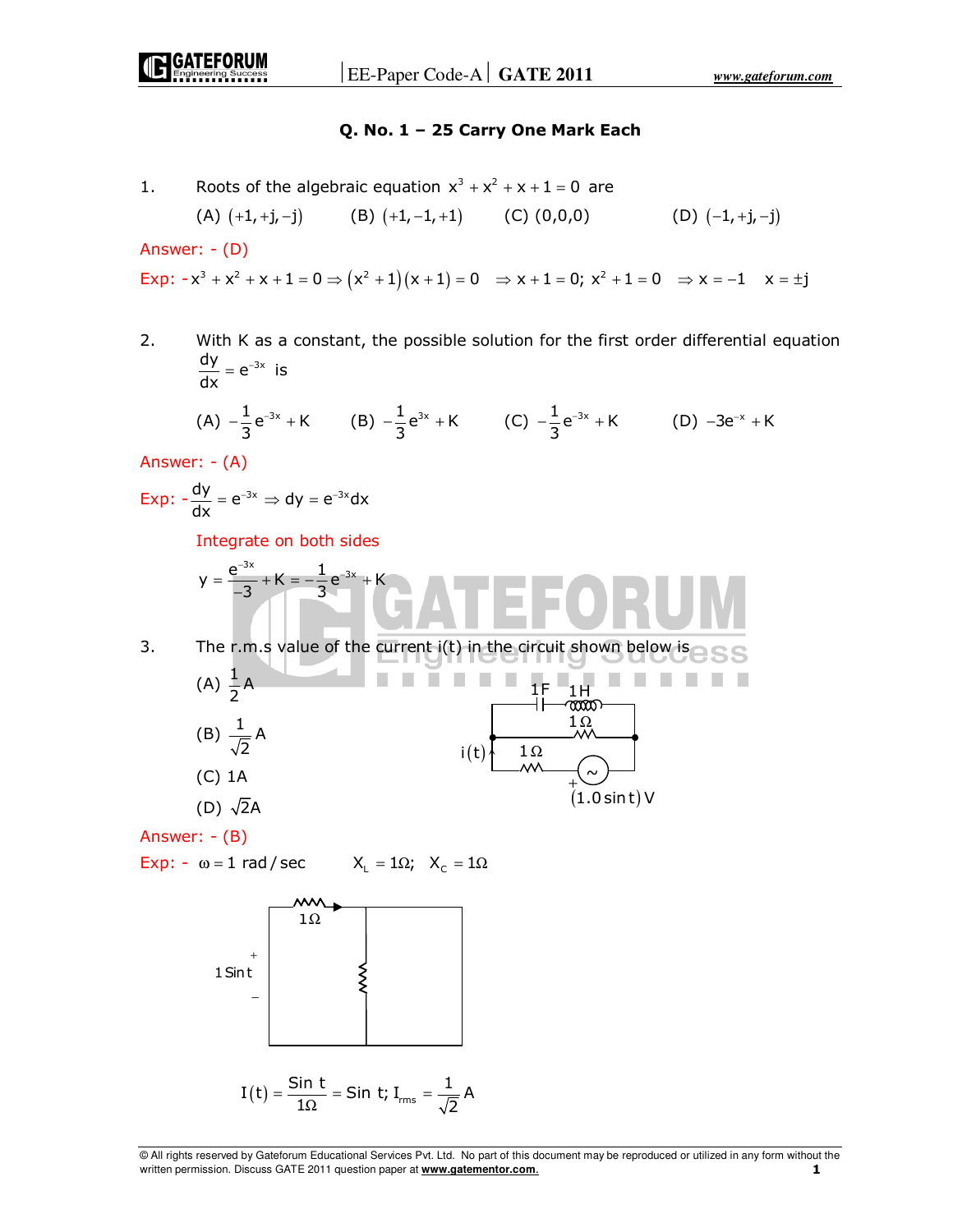t

4. The fourier series expansion  $f(t) = a_0 + \sum_{n=0}^{\infty} a_n \cos n\omega t + b_n \sin n\omega t$  of the periodic n=1 = signal shown below will contain the following nonzero terms

 $f(t)$ 

 $\Omega$ 

- (A)  $a_0$  and  $b_0$ , n = 1,3,5,... $\infty$
- (B)  $a_0$  and  $a_n$ , n = 1, 2, 3, ... $\infty$
- (C)  $a_0$   $a_n$  and  $b_n$ ,  $n = 1,2,3,...$
- (D)  $a_0$  and  $a_n$  n = 1, 3, 5, ... $\infty$

Answer: - (D)

- Exp:  $\Rightarrow$  it satisfies the half wave symmetry, so that it contains only odd harmonics.  $\Rightarrow$  It satisfies the even symmetry. So  $b_n = 0$
- 5. A 4 point starter is used to start and control the speed of a
	- (A) dc shunt motor with armature resistance control
	- (B) dc shunt motor with field weakening control
	- (C) dc series motor
	- (D) dc compound motor

Answer: - (A)

- 6. A three-phase, salient pole synchronous motor is connected to an infinite bus. Ig is operated at no load a normal excitation. The field excitation of the motor is first reduced to zero and then increased in reverse direction gradually. Then the armature current
	- (A) Increases continuously **QINCCINQ**
	- (B) First increases and then decreases steeply
	- (C) First decreases and then increases steeply
	- (D) Remains constant

# Answer: - (B)

7. A nuclear power station of 500 MW capacity is located at 300 km away from a load center. Select the most suitable power evacuation transmission configuration among the following options

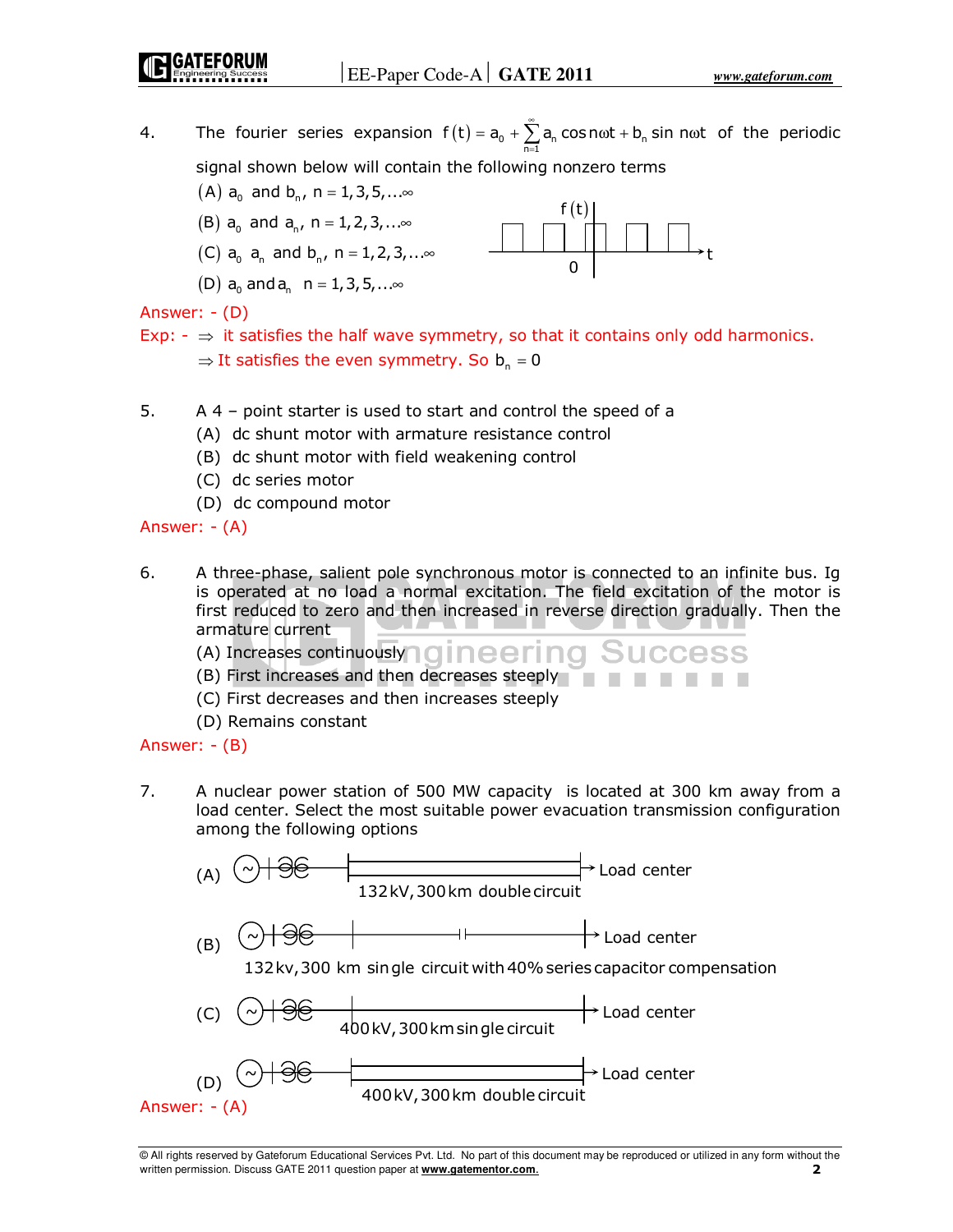8. The frequency response of a linear system  $G(i\omega)$  is provided in the tubular form below

| $ G(j\omega) $                                               | 1.3            | 1.2            | 1.0          | 0.8          | 0.5          | 0.3          |
|--------------------------------------------------------------|----------------|----------------|--------------|--------------|--------------|--------------|
| $\angle G(j\omega)$                                          | $-130^{\circ}$ | $-140^{\circ}$ | $-150^\circ$ | $-160^\circ$ | $-180^\circ$ | $-200^\circ$ |
| $(A)$ 6 dB and 30 <sup>o</sup><br>(B) 6 dB and $-30^{\circ}$ |                |                |              |              |              |              |

 $(C) - 6$  dB and 30<sup>o</sup> (D)  $(D) - 6$  dB and  $-30^{\circ}$ 

Answer: - (A)

Exp: - At  $\angle G(jw) = -180$  magnitude M=0.5

So G.M = 20 log  $\left(\frac{1}{0.5}\right)$  = 6dB  $\left(\frac{1}{0.5}\right)$  = At  $|G(jw)| = 1$  phase angle ∠ $G(jw) = -150$ So P.M =  $180 + (-150) = 30^{\circ}$ 

9. The steady state error of a unity feedback linear system for a unit step input is 0.1. The steady state error of the same system, for a pulse input  $r(t)$  having a magnitude of 10 and a duration of one second, as shown in the figure is

$$
(A) 0
$$
\n
$$
(B) 0.1
$$
\nAnswer: - (A)\n  
\nAnswer: - (A)\n  
\n(5) 0.1\n  
\n(B) 0.1\n  
\n(C) 1\n  
\n(D) 10

Answer: - (A)

Exp: - For step input  $e_{ss} = 0.1 = \frac{1}{1+k} \Rightarrow k = 9$  $= 0.1 = \frac{1}{1+k} \Rightarrow k =$ 

$$
G\left(S\right)=\frac{9}{S+1}
$$

Now the input is pulse  $r(t) = 10 \lceil u(t) - u(t-1) \rceil$ 

$$
r(s) = 10 \left[ \frac{1 - e^{-s}}{s} \right]
$$
  
\n
$$
e_{ss} = \text{Lt} \frac{S.R(s)}{1 + G(S)H(S)} = \text{Lt} \frac{S \ 10 \left[ 1 - e^{-s} \right]}{\frac{S}{S + 1}} = \frac{0}{10} = 0
$$

- 10. Consider the following statement
	- (i) The compensating coil of a low power factor wattmeter compensates the effect of the impedance of the current coil.
	- (ii) The compensating coil of a low power factor wattmeter compensates the effect 0of the impedance of the voltage coil circuit.

<sup>©</sup> All rights reserved by Gateforum Educational Services Pvt. Ltd. No part of this document may be reproduced or utilized in any form without the written permission. Discuss GATE 2011 question paper at **www.gatementor.com**. **3**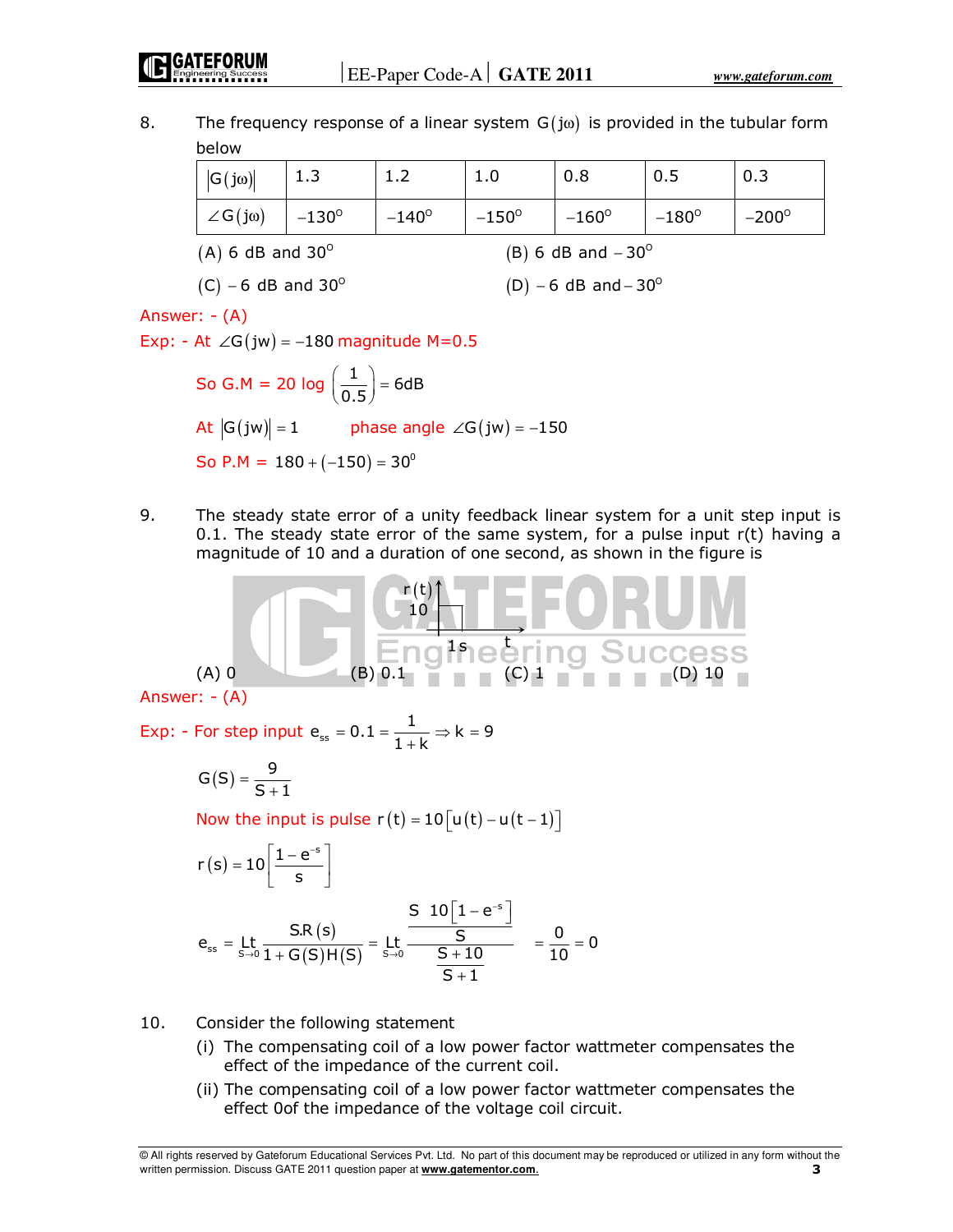

20 30



12.



The **CORRECT** transfer characteristic is

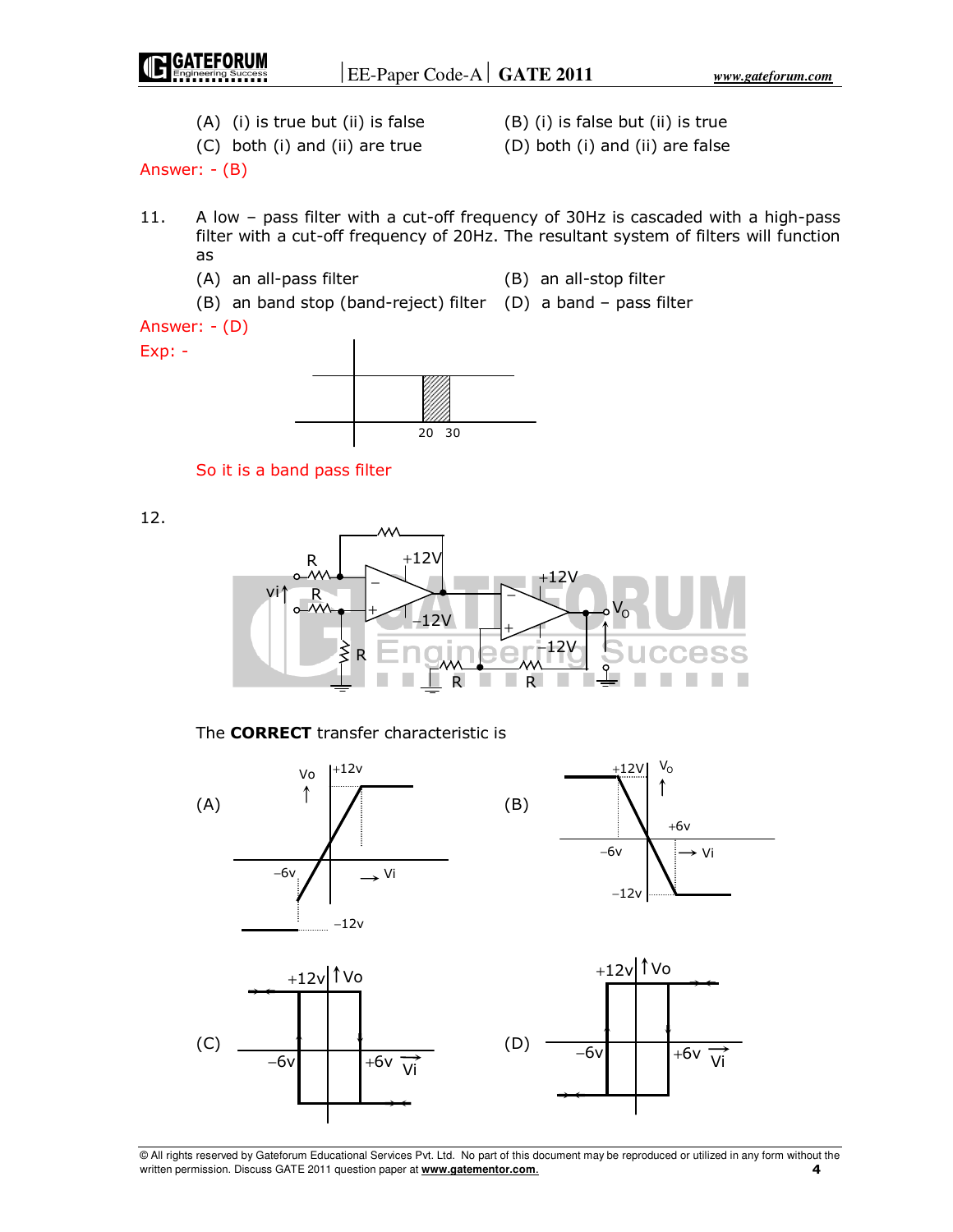## Answer: - (D)

Exp: - It is a Schmitt trigger and phase shift is zero.

13. A three-phase current source inverter used for the speed control of an induction motor is to be realized using MOSFET switches as shown below. Switches  $S_1$  to  $S_6$ are identical switches.



The proper configuration for realizing switches  $S_1$  to  $S_6$  is





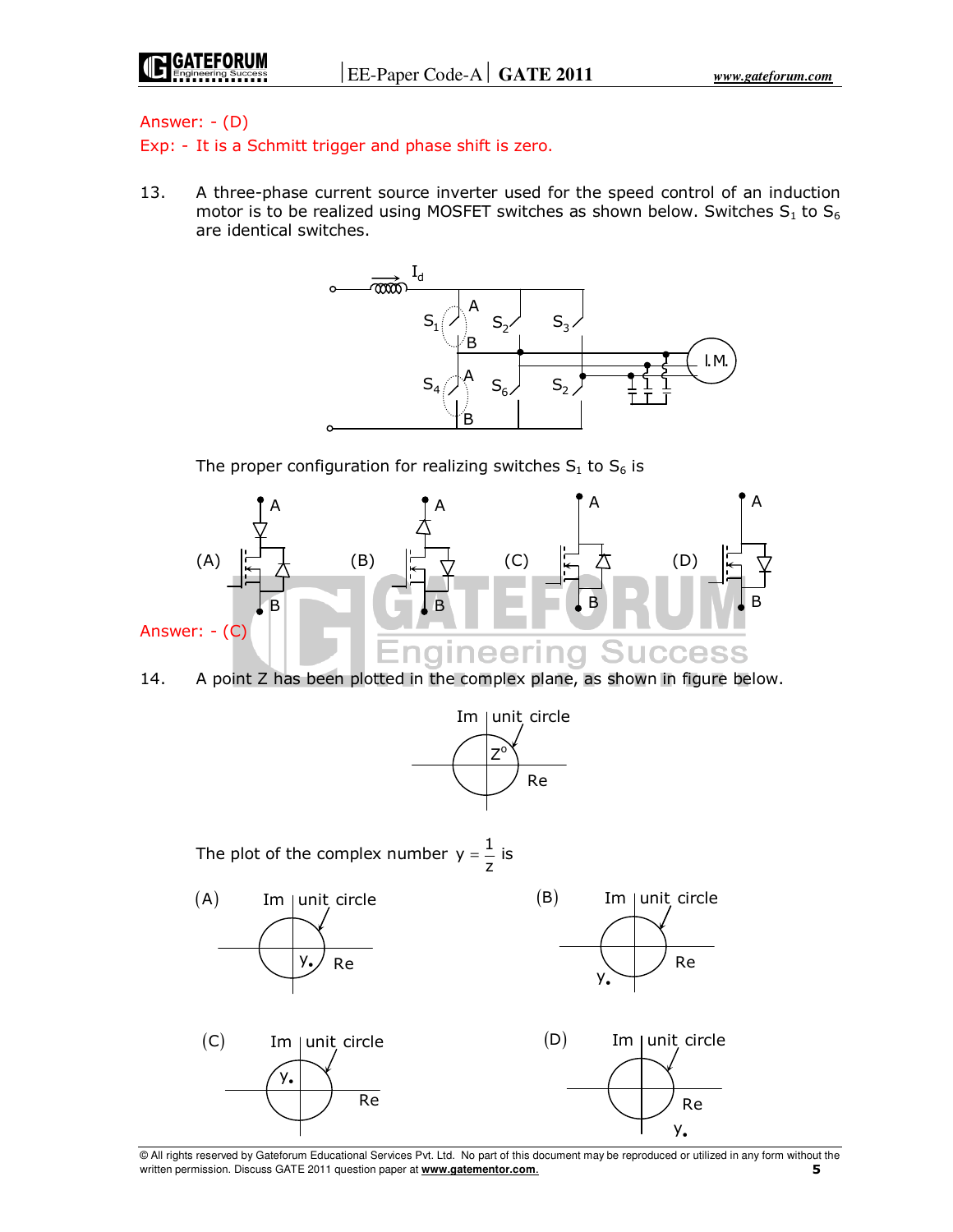Answer: - (D)

Exp: -  $|Z|$  < 1, so  $|Y|$  > 1

Z is having +ve real part and positive imaginary part (∴from the characteristics) So Y should have +ve real part and negative imaginary part.

- 15. The voltage applied to a circuit is  $100\sqrt{2}$  cos (100 $\pi$ t) volts and the circuit draws a current of  $10\sqrt{2}$  sin  $(100\pi t + \pi/4)$  amperes. Taking the voltage as the reference phasor, the phasor representation of the current in amperes is
	- (A)  $10\sqrt{2}$   $\angle -\pi/4$  (B)  $10 \angle -\pi/4$

(C) 
$$
10 \angle +\pi/4
$$
 (D)  $10\sqrt{2} \angle +\pi/4$ 

Answer: - (B)

Exp:  $-V(t) = 100\sqrt{2} \cos(100\pi t)$ 

$$
i(t) = 10\sqrt{2} \sin\left(100\pi t + \frac{\pi}{4} + \frac{\pi}{2} - \frac{\pi}{2}\right) = 10\sqrt{2} \cos\left(100\pi t - \frac{\pi}{4}\right)
$$
  
So  $I = \frac{10\sqrt{2}}{\sqrt{2}} \angle -\frac{\pi}{4} = 10\angle -\frac{\pi}{4}$ 

16. In the circuit given below, the value of R required for the transfer of maximum power to the load having a resistance of  $3\Omega$  is



Answer: - (A)

Exp: - R = 0 : P<sub>max</sub> =  $\frac{10^2}{2}$  $R = 0: P_{\text{max}} = \frac{10^2}{3}$   $(.: R_{L} = \text{constant})$ 

17. Given two continuous time signals  $x(t) = e^{-t}$  and  $y(t) = e^{-2t}$  which exist for  $t > 0$ , the convolution  $z(t) = x(t)^* y(t)$  is

(A) 
$$
e^{-t} - e^{-2t}
$$
 (B)  $e^{-3t}$  (C)  $e^{+t}$  (D)  $e^{-t} + e^{-2t}$ 

Answer: - (A)

$$
Exp: - z(t) = x(t) * y(t)
$$
  

$$
z(s) = x(s) \cdot y(s) = \frac{1}{(1 - \frac{1}{s})^2}
$$

$$
z(s) = x(s) \cdot y(s) = \frac{1}{(s+1)} \cdot \frac{1}{(s+2)} = \frac{1}{(s+1)} - \frac{1}{(s+2)}
$$
  

$$
L^{-1} \{ z(s) \} = z(t) = e^{-t} - e^{-2t}
$$

<sup>©</sup> All rights reserved by Gateforum Educational Services Pvt. Ltd. No part of this document may be reproduced or utilized in any form without the written permission. Discuss GATE 2011 question paper at **www.gatementor.com**. **6**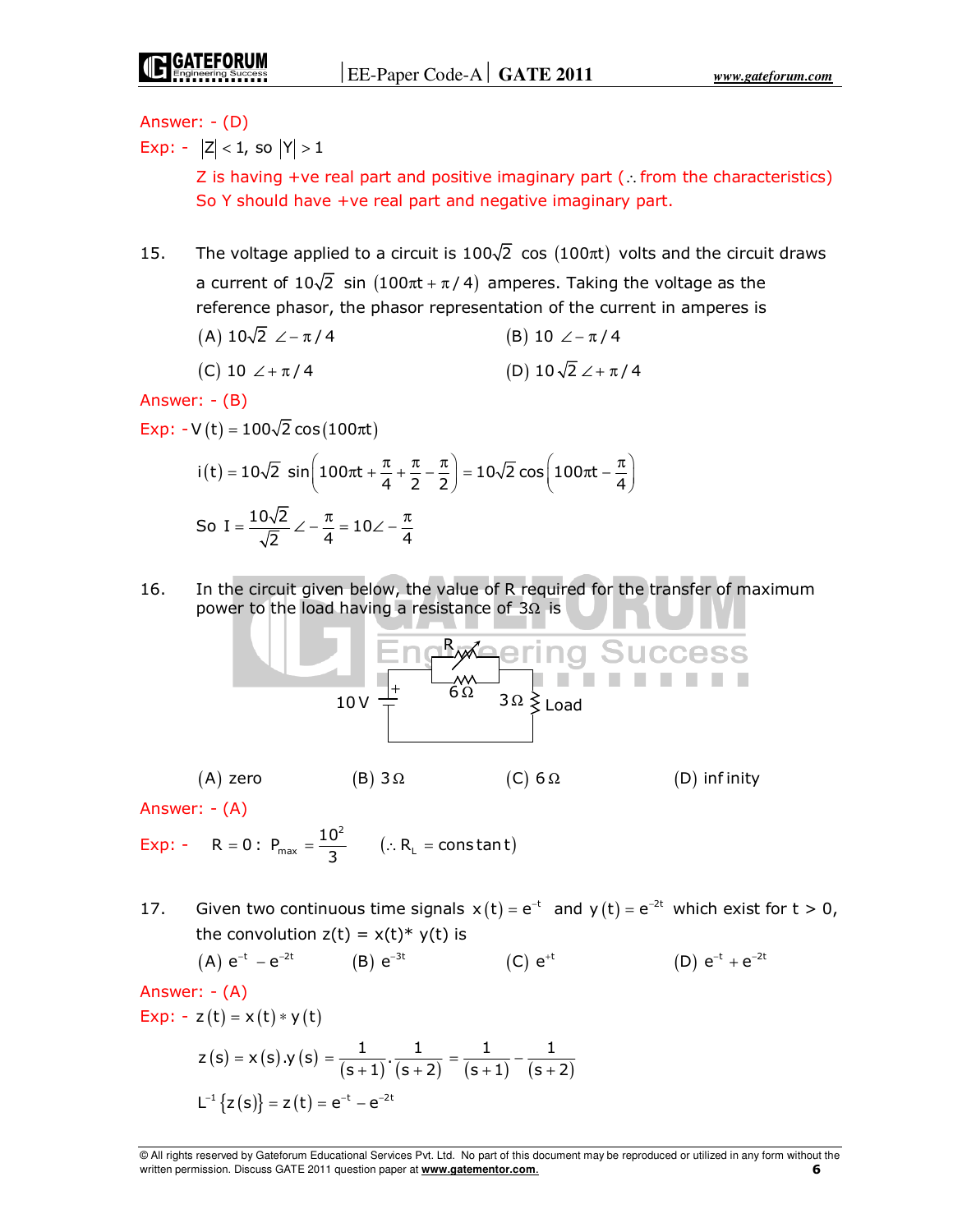18. A single phase air core transformer, fed from a rated sinusoidal supply, is operating at no load. The steady state magnetizing current drawn by the transformer from the supply will have the waveform



Answer: - (C)

Exp: - It is an air core transformer. So, there is no saturation effect.

19. A negative sequence relay is commonly used to protect  $(A)$  an alternator (B) an transformer

(C) a transmission line (D) a bus bar

Answer: - (A)

- **Engineering Success** 20. For enhancing the power transmission in along EHV transmission line, the most preferred method is to connect a
	- (A) Series inductive compensator in the line
	- (B) Shunt inductive compensator at the receiving end
	- (C) Series capacitive compensator in the line
	- (D) Shunt capacitive compensator at the sending end

Answer: - (C)

Exp: -  $P \alpha \frac{1}{X}$ Where,  $X = (X_1 - X_2)$ 

- 21. An open loop system represented by the transfer function  $G(s) = \frac{(s-1)}{(s-1)(s-1)}$  $(s + 2)(s + 3)$ s  $-1)$  $s + 2$ )  $(s + 3)$  $=\frac{(s-1)}{(s+2)(s+3)}$  is
	- (A) Stable and of the minimum phase type
	- (B) Stable and of the non minimum phase type
	- (C) Unstable and of the minimum phase type
	- (D) Unstable and of non-minimum phase type

Answer: - (B)

# Exp: - Open loop system stability is depends only on pole locations  $\Rightarrow$  system is stable There is one zero on right half of s-plane so system is non – minimum phase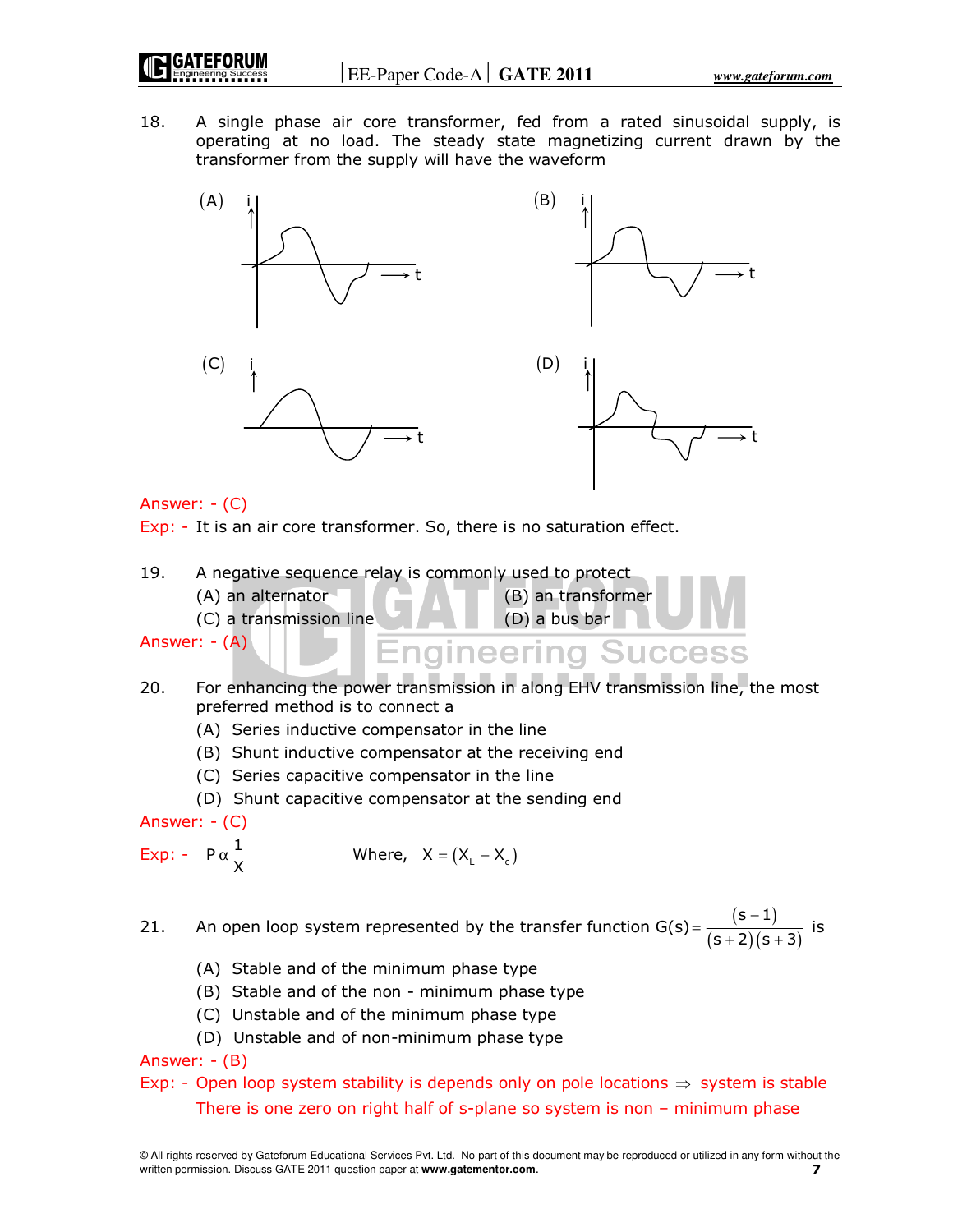

22. The bridge circuit shown in the figure below is used for the measurement of an unknown element ZX. The bridge circuit is best suited when  $Z_x$  is a



(A) low Q inductor (B) lossy capacitor

(A) low resistance (C) high resistance

Answer: - (C)

- 23. A dual trace oscilloscope is set to operate in the ALTernate mode. The control input of the multiplexer used in the y-circuit is fed with a signal having a frequency equal to
	- (A) the highest frequency that the multiplexer can operate properly
	- (B) twice the frequency of the time base (sweep) oscillator
	- (C) the frequency of the time base (sweep) oscillator

(D) haif the frequency of the time base (sweep) oscillator

24. The output Y of the logic circuit given below is



Answer: - (A)

Answer: - (C)

Exp:  $-v = x.\overline{\overline{x}} + \overline{x}.\overline{x} = x + \overline{x} = 1$ 

**Q. No. 26 – 51 Carry Two Marks Each** 

- 25. Circuit turn-off time of an SCR is defined as the time
	- (A) taken by the SCR turn of
	- (B) required for the SCR current to become zero
	- (C) for which the SCR is reverse biased by the commutation circuit
	- (D) for which the SCR is reverse biased to reduce its current below the holding current

Answer: - (C)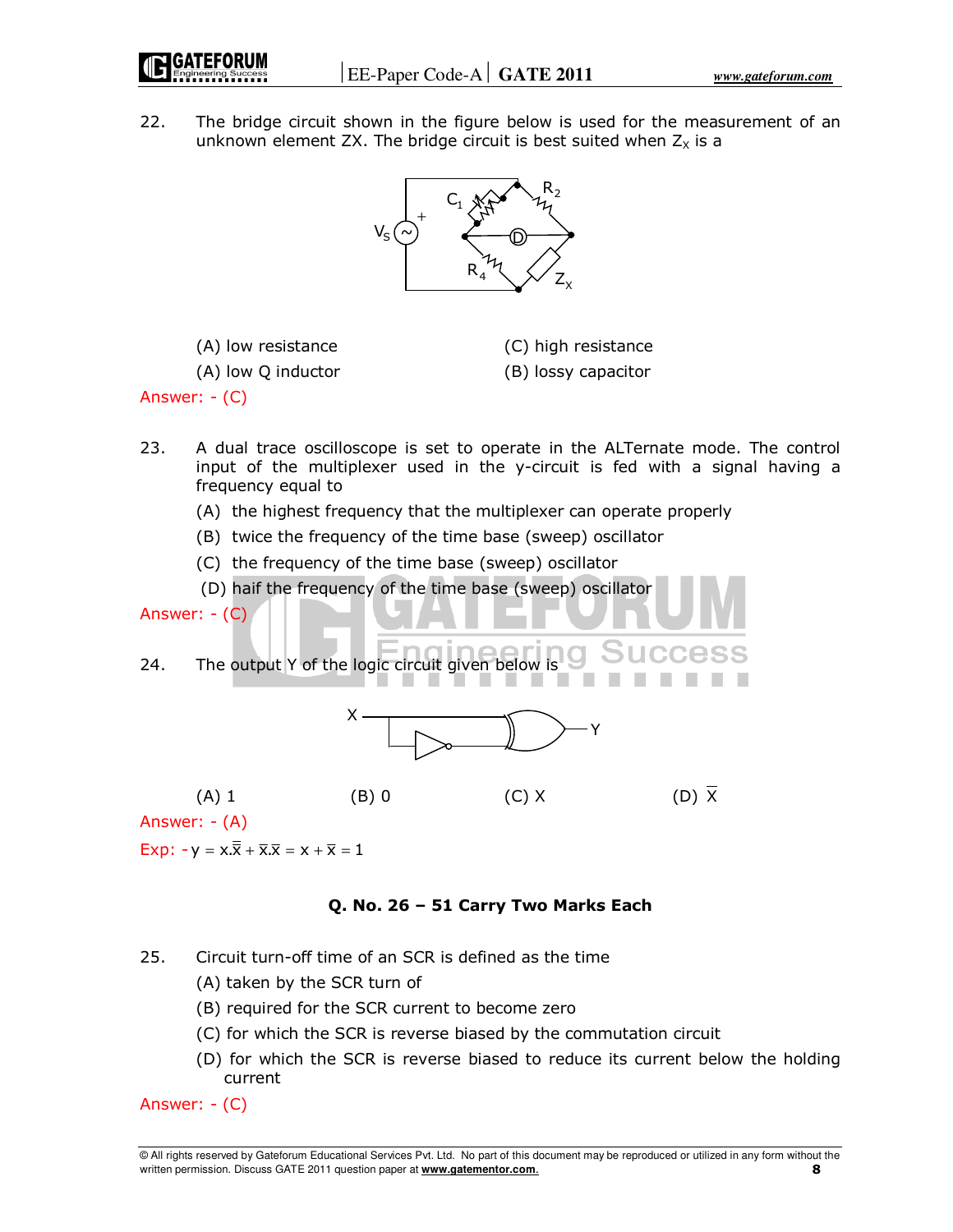26. Solution of the variables  $x_1$  and  $x_2$  for the following equations is to be obtained by employing the Newton-Raphson iterative method.

equation (i)  $10x_2 \sin x_1 - 0.8 = 0$  $2 - 10x_2 \text{ Cos } x_1 - 0.6 = 0$ equation (ii) Assuming the initial valued  $x_1 = 0.0$  and  $x_2 = 1.0$ , the jacobian matrix is (A)  $\begin{vmatrix} 10 & -0.8 \\ 0 & -0.6 \end{vmatrix}$  $\begin{bmatrix} 10 & -0.8 \end{bmatrix}$ (B)  $\begin{vmatrix} 10 & 0 \\ 0 & 10 \end{vmatrix}$  $\begin{bmatrix} 10 & 0 \end{bmatrix}$  $\begin{bmatrix} 0 & -0.6 \end{bmatrix}$  $\begin{bmatrix} 0 & 10 \end{bmatrix}$  $\begin{bmatrix} 0 & -0.8 \end{bmatrix}$  $\begin{bmatrix} 10 & 0 \end{bmatrix}$  $(C)$   $\begin{vmatrix} 0 & -0.8 \\ 10 & -0.6 \end{vmatrix}$ (D)  $\begin{vmatrix} 10 & 0 \\ 10 & -10 \end{vmatrix}$  $\begin{bmatrix} 10 & -0.6 \end{bmatrix}$  $\begin{bmatrix} 10 & -10 \end{bmatrix}$ Answer: - (B) Exp:  $-10x_2 \sin x_1 - 0.5 = 0$  ....(i)  $10x_2^2 - 10x_2 \cos x_1 - 0.6 = 0$  ...(ii)  $=\begin{bmatrix} \frac{\partial(i)}{\partial x_1} & \frac{\partial(i)}{\partial x_2} \\ \frac{\partial(i)}{\partial x_1} & \frac{\partial(i)}{\partial x_2} \end{bmatrix}$ i)  $\partial(i)$  $(i)$   $\partial(i)$  $J = \begin{vmatrix} \partial x_1 & \partial x_2 \\ \partial x_2 & \partial x_3 \end{vmatrix}$ at  $x_1 = 0$  and  $x_2 = 1$   $J = \begin{vmatrix} 10 & 0 \\ 0 & 10 \end{vmatrix}$  $=\begin{bmatrix} 10 & 0 \ 0 & 10 \end{bmatrix}$  $\begin{pmatrix} \mathbf{u}_1 & \mathbf{v}_2 \\ \mathbf{v}_2 & \mathbf{v}_1 \end{pmatrix}$ ii)  $\partial$  (ii)  $\begin{bmatrix} \partial x_1 & \partial x_2 \end{bmatrix}$  $x_1$   $\partial x_2$ 1  $\mathbf{v}$   $\mathbf{v}$ 27. The function  $f(x) = 2x-x^2 - x^3 + 3$  has (A) a maxima at  $x = 1$  and minimum at  $x = 5$ (B) a maxima at  $x = 1$  and minimum at  $x = -5$  J J L C C (C) only maxima at  $x = 1$  and (D) only a minimum at  $x = 5$ Answer: - (C) Exp: -  $f(x) = 2x - x^2 + 3$  $f'(x) = 0 \rightarrow 2$ <br> $2x = 0 \rightarrow x = 1$ 

$$
\Gamma'(X) = 0 \Rightarrow Z - 2X = 0 \Rightarrow X =
$$

$$
f''(x) = -2 \Rightarrow f''(x) < 0
$$

So the equation  $f(x)$  having only maxima at  $x = 1$ 

- 28. A lossy capacitor  $C_{x}$ , rated for operation at 5 kV, 50 Hz is represented by an equivalent circuit with an ideal capacitor  $C_p$  in parallel with a resistor  $R_p$ . The value C<sub>p</sub> is found to be 0.102 µ F and the value of R<sub>p</sub> = 1.25 M $\Omega$ . Then the power loss and tan ∂ of the lossy capacitor operating at the rated voltage, respectively, are
	- (A) 10 W and 0.0002 (B) 10 W and 0.0025
	- (C) 20 W and 0.025 (D) 20 W and 0.04

Answer: - (C)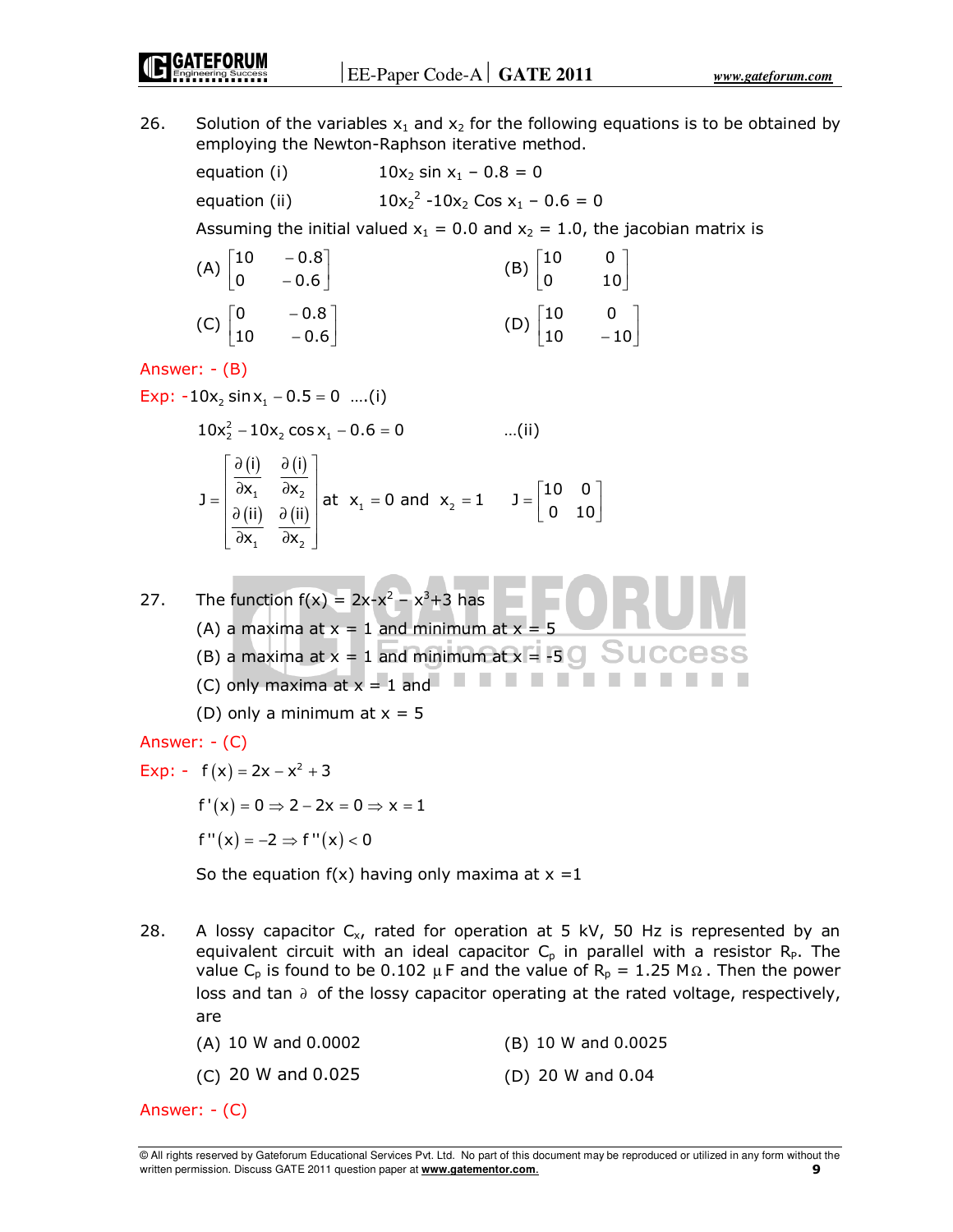29. Let the Laplace transform of a function  $F(t)$  which exists for  $t > 0$  be  $F_1(s)$  and the Laplace transform of its delayed version  $f(1-\tau)$  be  $F_2(s)$ . Let  $F_1^*(s)$  be the complex conjugate of F<sub>1</sub>(s) with the Laplace variable set as  $s = \sigma + jw$ . If G(s) =  $F_2(s) F_1 * (s)$ 

 $\frac{2(\frac{3}{1} - \frac{1}{1})^2}{\sqrt{2}}$ 1  $F_1(s)$ , then the inverse Laplace transform of G(s) is

- (A) An ideal impulse  $\delta(t)$
- (B) An ideal delayed impulse  $\delta(t \tau)$
- (C) An ideal step function  $u(t)$
- (D) An ideal delayed step function  $u(t \tau)$

Answer: - (B)

Exp: 
$$
-F_2(t) = L \{f(t - \tau)\} = e^{-ST}F_1(S)
$$

\n $G(S) = \frac{e^{-sr}F_1(s) \cdot F_1^*(s)}{|F_1(s)|^2} = e^{-s\tau}$ 

$$
G\big(t\big)=L^{-1}\big\{G\big(S\big)\big\}=\delta\big(t-\tau\big)
$$

30. A zero mean random signal is uniformly distributed between limits –a and +a and its mean square value is equal to its variance. Then the r.m.s value of the signal is **the set of the set of the set of the set of the set of the set of the set of the set of the set of the set of the set of the set of the set of the set of the set of the set of the set of the set of the set of th**  $\blacksquare$ 

(A) 
$$
\frac{a}{\sqrt{3}}
$$
 (B)  $\frac{a}{\sqrt{2}}$  (C)  $a\sqrt{2}$  (D)  $a\sqrt{3}$   
Answer: - (A)  
Exp: - Variance =  $\frac{(a - (-a))^2}{12} = \frac{4a^2}{12} = \frac{a^2}{3}$ ; R.M.S value =  $\sqrt{\text{variance}} = \frac{a}{\sqrt{3}}$ 

31. A 220 V, DC shunt motor is operating at a speed of 1440 rpm. The armature resistance is 1.0 $\Omega$  and armature current is 10A. of the excitation of the machine is reduced by 10%, the extra resistance to be put in the armature circuit to maintain the same speed and torque will be

(A) 1.79 Ω (B) 2.1 Ω (C) 18.9 Ω (D) 3.1 Ω Answer: - (A) Exp:  $-I_{a1} = 10$ Now flux is decreased by 10%, so  $\phi_2 = 0.9\phi_1$ 

Torque is constant so  $\text{I}_{\text{a1}}\phi_1 = \text{I}_{\text{a2}}\phi_2 \Rightarrow \text{I}_{\text{a2}} = \frac{10}{0.9} = 11.11$ A  $=\frac{18}{22}$  =  $N\alpha \frac{E_b}{\phi} \Rightarrow \frac{N_1}{N_2} = \frac{E_{b1}}{E_{b2}} \times \frac{\phi_2}{\phi_1} = \frac{220 - I_{a1}I_1}{220 - I_{a2}(r_1 + R)} \times \frac{0.9\phi_1}{\phi_1}$ 2  $\mu_0$   $\mu_1$   $\mu_2$   $\mu_3$   $\mu_1$   $\cdots$   $\mu_1$  $N_1$   $E_{b1}$   $\phi_2$   $220 - I_{a1}r_1$   $0.9$ N<sub>2</sub> E<sub>b2</sub>  $\phi_1$  220 - I<sub>a2</sub> (r<sub>1</sub> + R)  $=\frac{E_{b1}}{E_{b2}} \times \frac{\phi_2}{\phi_1} = \frac{220 - I_{a1}r_1}{220 - I_{a2}(r_1 + R)} \times \frac{0.9\phi_1}{\phi_1}$  $\overline{(1+{\sf R})}$  $1 = \frac{210 \times 0.9}{220 - 11.11(1 + R)}$  $=\displaystyle\frac{210\!\times\!0.9}{220\!-\!11.11(1\!+\!{\mathsf R})}\!\Rightarrow\! 1\!+\!{\mathsf R}$  = 2.79  $\Rightarrow$  R = 1.79 $\Omega$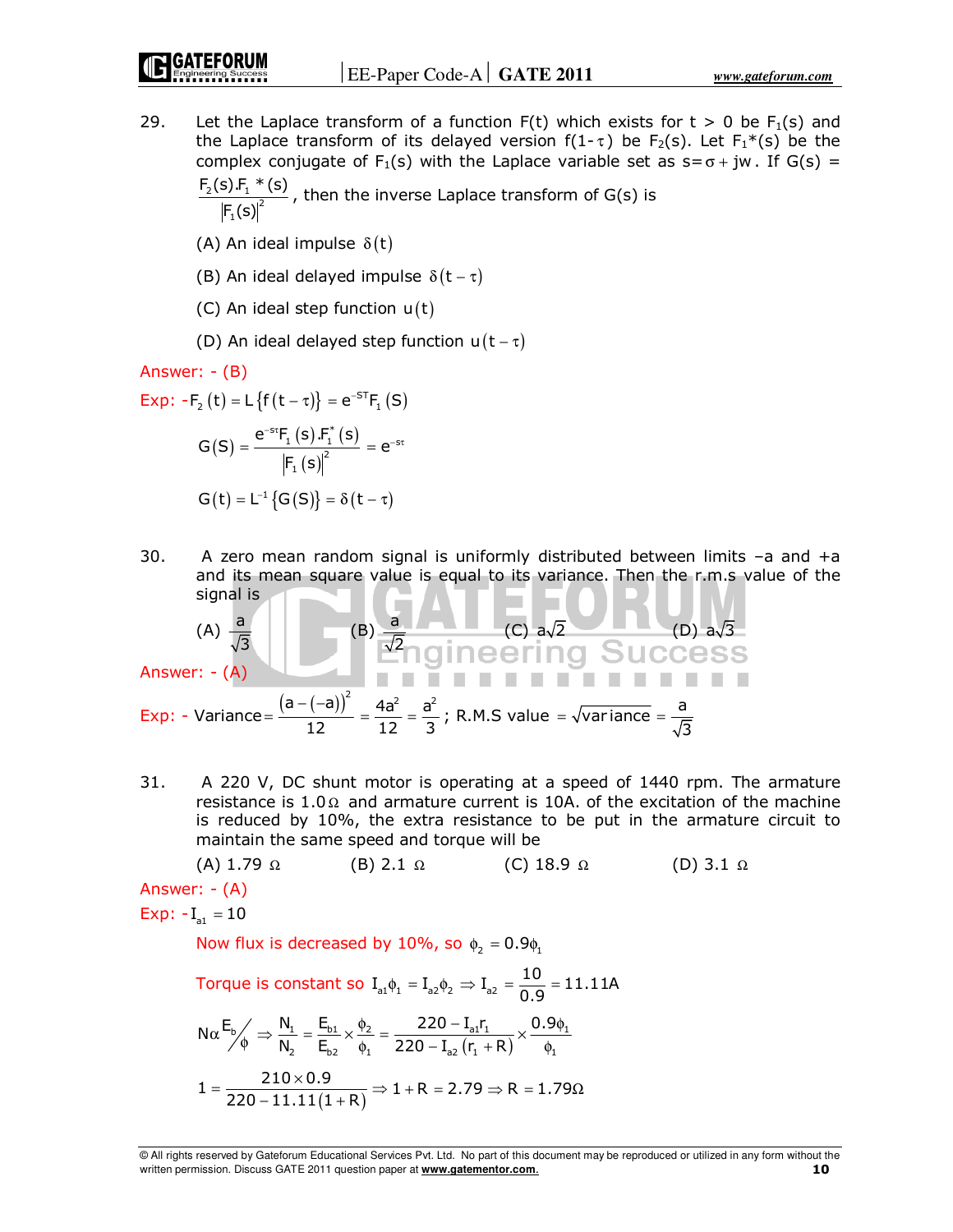32. A load center of 120MW derives power from two power stations connected by 220kV transmission lines of 25km and 75km as shown in the figure below. The three generators G1,G2 and G3 are of 100MW capacity each and have identical fuel cost characteristics. The minimum loss generation schedule for supplying the 120 MW load is





Answer: - (A)

$$
Exp: - Loss \alpha p^2; Loss \alpha length
$$

 $s^2 (s + 2)$ 

For checking all options only option A gives less losses.

33. The open loop transfer function G(s) of a unity feedback control system is given as  $\left(\begin{array}{c} 2 \end{array}\right)$ 2  $\mathsf{k} \, | \, \mathsf{s}$  - $\left(5+\frac{2}{3}\right)$ 3 **Success**  $G(s) = \frac{(s)}{s^2 (s+2)}$ +

From the root locus, it can be inferred that when k tends to positive infinity,

(A) Three roots with nearly equal real parts exist on the left half of the s-plane

(B) One real root is found on the right half of the s-plane

(C) The root loci cross the j $\omega$  axis for a finite value of k; k  $\neq$  0

 (D) Three real roots are found on the right half of the s-plane Answer: - (A)

Exp: - Centroid 
$$
\sigma = \frac{-2 - \left(-\frac{2}{3}\right)}{3 - 1} = \frac{-6 + 2}{6} = \frac{-4}{6} = -\frac{2}{3}
$$

\nAsymptotes  $= \frac{(29 \pm 1)180}{p - z}$ 

\n $\theta_1 = \frac{180}{2} = 90$ 

\n $\theta_2 = \frac{18 \times 3}{2} = 270^\circ$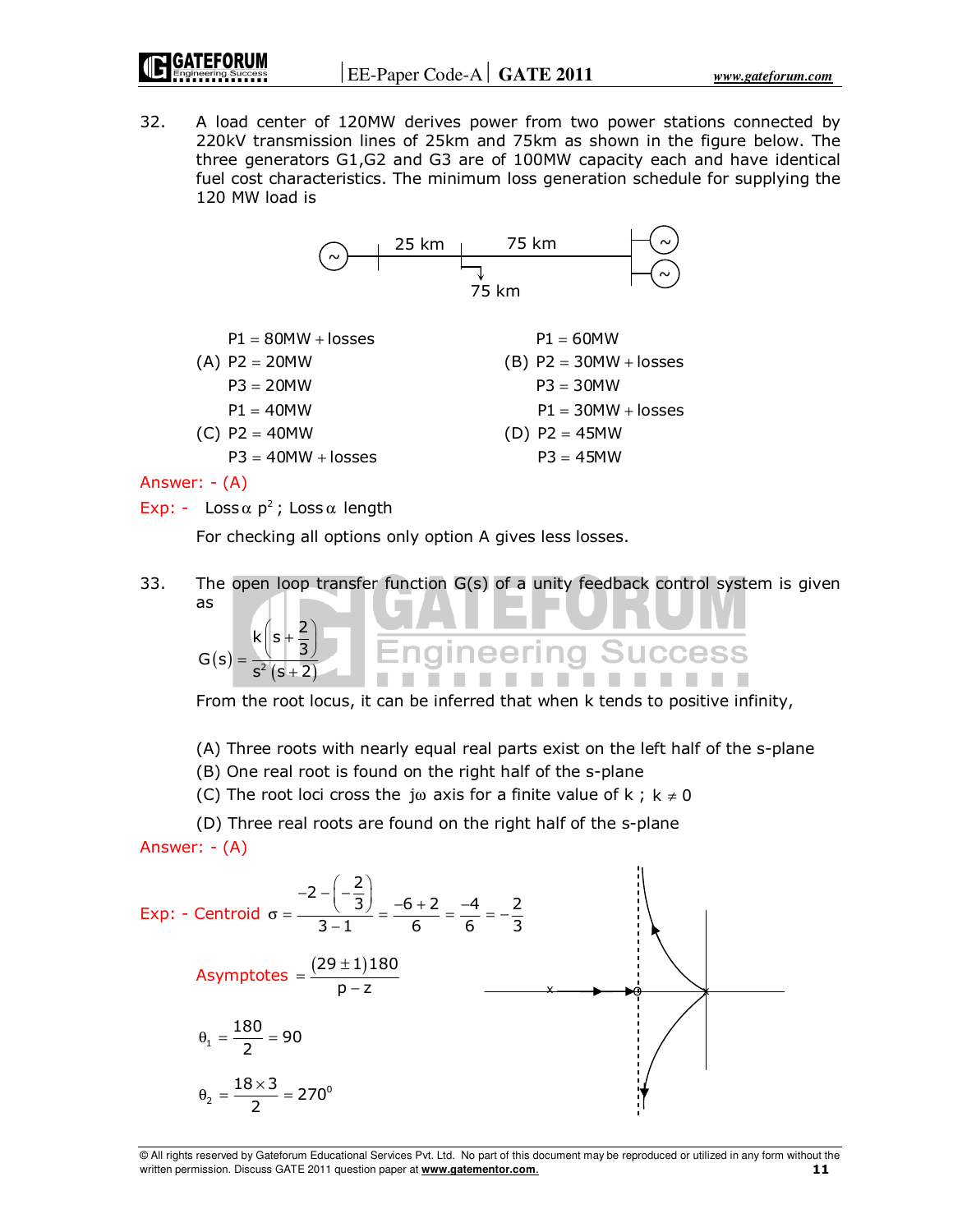34. A portion of the main program to call a subroutine SUB in an 8085 environment is given below.

 : : LXI D,DISP LP : CALL SUB : 100 minutes

> It is desired that control be returned to LP+DISP+3 when the RET instruction is executed in the subroutine. The set of instructions that precede the RET instruction in the subroutine are

|                         | POP H                         |                       | XTHL               |
|-------------------------|-------------------------------|-----------------------|--------------------|
| POP D                   | DAD D                         | POP H                 | INX D              |
| $(A)$ DAD $H$<br>PUSH D | $(B)$ INX H<br>INX H<br>INX H | $(C)$ DAD D<br>PUSH H | (D) INX D<br>INX D |
|                         | PUSH H                        |                       | <b>XTHL</b>        |

Answer: - (C)

35. The transistor used in the circuit shown below has a  $\beta$  of 30 and I<sub>CBO</sub> is negligible



 If the forward voltage drop of diode is 0.7V, then the current through collector will be

(A) 168 mA (B) 108 mA (C) 20.54mA (D) 5.36 mA

Answer: - (D)

Exp: - Transistor is in Saturation region

$$
I_c = \frac{12 - 0.2}{2.2K} = 5.36 \text{ mA}
$$

36. A voltage commutated chopper circuit, operated at 500Hz, is shown below.

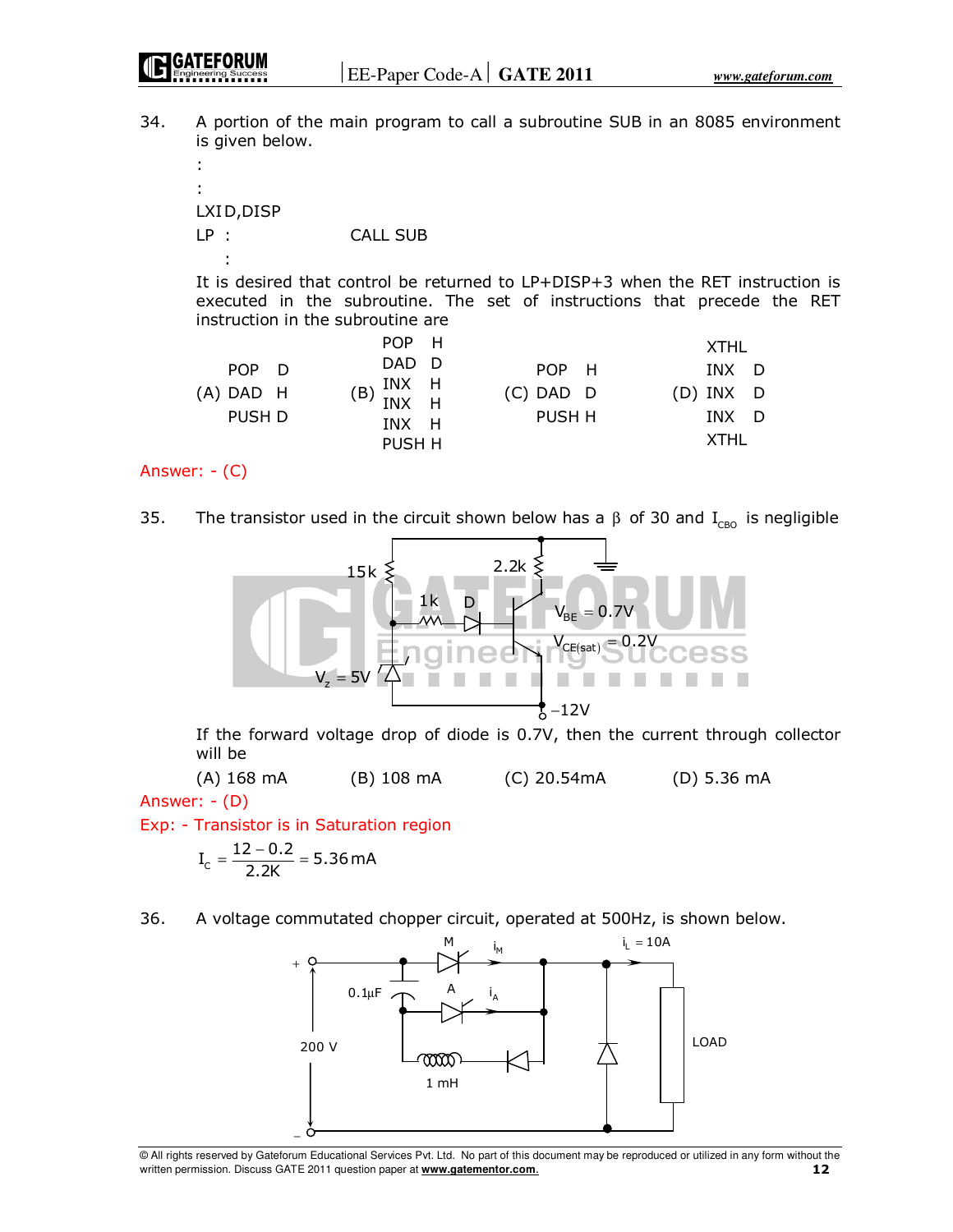If the maximum value of load current is 10A, then the maximum current through the main (M) and auxiliary (A) thyristors will be

(A)  $i_{Mmax} = 12$  A and  $i_{A max} = 10$  A  $( B )$   $i_{Mmax} = 12$  A and  $i_{A max} = 2$  A

(C) 
$$
i_{Mmax} = 10A
$$
 and  $i_{Amax} = 12A$  (D)  $i_{Mmax} = 10A$  and  $i_{Amax} = 8A$ 

Answer: - (A)

$$
Exp: - \qquad \qquad i_{M_{max}} = I_o + I_{C_{peak}} = I_o + V_s \sqrt{\frac{C}{L}} = 10 + 200 \sqrt{\frac{0.1 \mu}{1 m}} = 12 A
$$
\n
$$
i_{A_{max}} = I_o = 10 A
$$

37. The matrix  $[A] = \begin{bmatrix} 2 & 1 \\ 4 & -1 \end{bmatrix}$  is decomposed into a product of a lower triangular matrix [L] and an upper triangular matrix [U]. The properly decomposed [L] and [U] matrices respectively are

(A) 
$$
\begin{bmatrix} 1 & 0 \\ 4 & -1 \end{bmatrix}
$$
 and  $\begin{bmatrix} 1 & 1 \\ 0 & -2 \end{bmatrix}$  (B)  $\begin{bmatrix} 2 & 0 \\ 4 & -1 \end{bmatrix}$  and  $\begin{bmatrix} 1 & 1 \\ 0 & 1 \end{bmatrix}$   
\n(C)  $\begin{bmatrix} 1 & 0 \\ 4 & 1 \end{bmatrix}$  and  $\begin{bmatrix} 2 & 1 \\ 0 & -1 \end{bmatrix}$  (D)  $\begin{bmatrix} 2 & 0 \\ 4 & -3 \end{bmatrix}$  and  $\begin{bmatrix} 1 & 1.5 \\ 0 & 1 \end{bmatrix}$ 

Answer: - (D) Exp: - A L U = ⇒ Option D is correct

38. The two vectors 
$$
[1,1,1]
$$
 and  $[1,a,a^2]$ , where  $a = \left(-\frac{5}{2} + i\frac{\sqrt{3}}{2}\right)$ , are

 (A) Orthonormal (B) Orthogonal (C) Parallel (D) Collinear Answer: - (B)

- Exp: Dot product of two vectors  $= 1 + a + a^2 = 0$ So orthogonal
- 39. A three –phase 440V, 6 pole, 50Hz, squirrel cage induction motor is running at a slip of 5%. The speed of stator magnetic field to rotor magnetic field and speed of rotor with respect to stator magnetic field are

|      | $(A)$ zero, $-5$ rpm                                                        | $(B)$ zero, 955 rpm   |
|------|-----------------------------------------------------------------------------|-----------------------|
|      | $(C)$ 1000rpm, -5rpm                                                        | $(D)$ 1000rpm, 955rpm |
| Evn+ | $120\times$ f $_{-}$ 120 $\times$ 50 $_{-}$ 1000 rpm : Poter speed $_{-}$ N | CNI – OLI             |

Exp:  $N_s = \frac{120 \times f}{p} = \frac{120 \times 50}{6} = 1000$  rpm  $=\frac{120 \times f}{R}=\frac{120 \times 50}{6}=1000$  rpm ; Rotor speed  $=N_s-SN_s=950$  r.p.m Stator magnetic field speed  $=N_s = 1000$ r.p.m Rotor magnetic field speed  $=N_s = 1000$ r.p.m Relative speed between stator and rotor magnetic fields is zero Rotor speed with respect to stator magnetic field is =  $950 - 1000 = -50$  r.p.m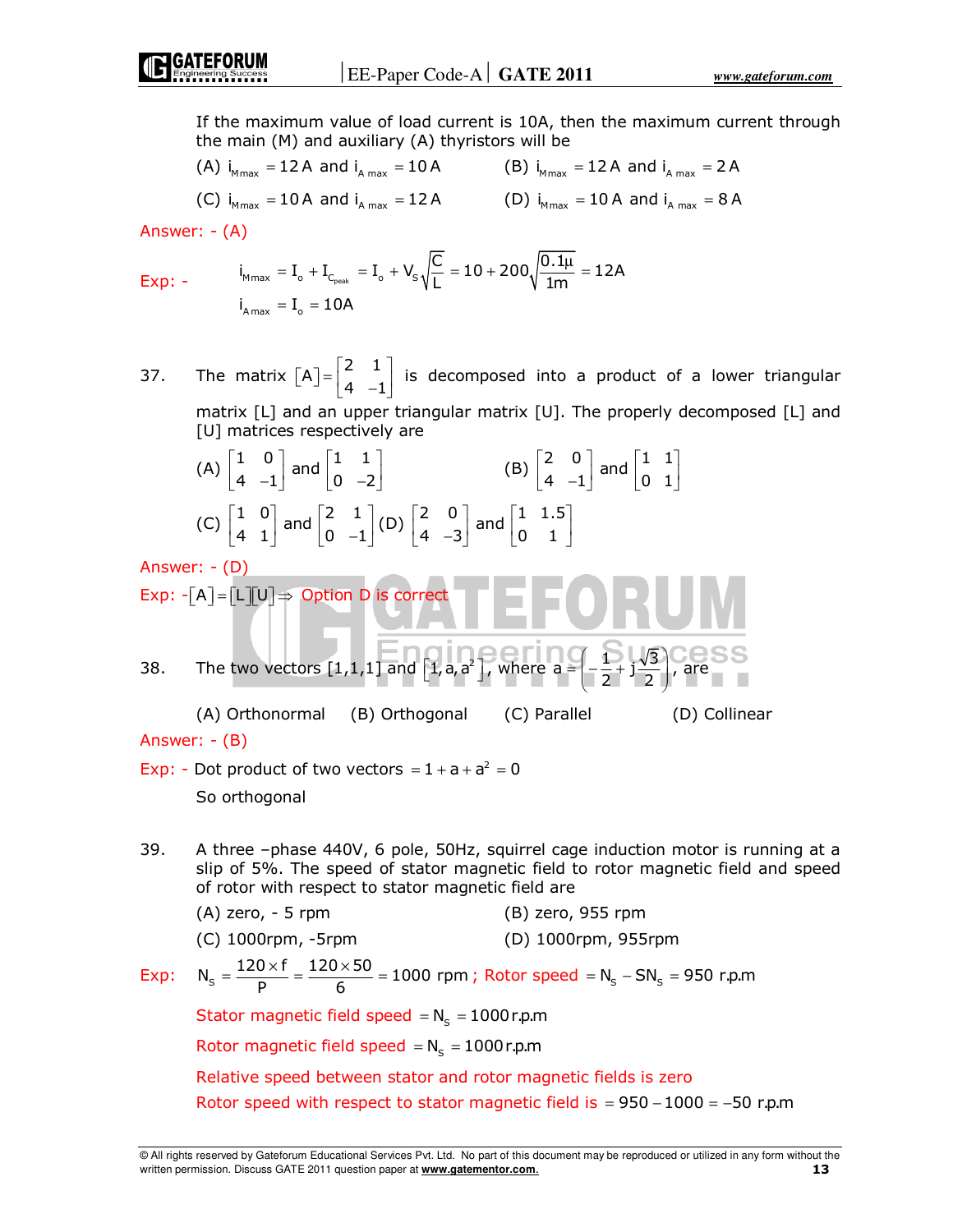40. A capacitor is made with a polymeric dielectric having an  $\varepsilon_r$  of 2.26 and a dielectric breakdown strength of 50kV/cm. The permittivity of free space is 8.85pF/m. If the rectangular plates of the capacitor have a width of 20cm and a length of 40cm, then the maximum electric charge in the capacitor is (A)  $2\mu C$  (B)  $4\mu C$  (C)  $8\mu C$  (D)  $10\mu C$ 

Answer: - (C)

$$
\text{Exp:} \text{-} \text{ } q = CV = \frac{\epsilon.A}{d} \times V = \epsilon.A \bigg(\frac{V}{d}\bigg) = \epsilon_r \epsilon_0 A \times E = 2.26 \times 8.85 \times 10^{-14} \times 50 \times 10^3 \times 20 \times 40 = 8 \mu c
$$

41. The response h(t) of a linear time invariant system to an impulse  $\delta(t)$ , under initially relaxed condition is  $h(t) = e^{-t} + e^{-2t}$ . The response of this system for a unit step input u(t) is

(A) 
$$
u(t) + e^{-t} + e^{-2t}
$$
 (B)  $(e^{-t} + e^{-2t})u(t)$  (C)  $(1.5 - e^{-t} - 0.5e^{-2t})u(t)$ 

(D) 
$$
e^{-1}\delta(t) + e^{-2t}u(t)
$$

Answer: - (C)

Exp: - L (Impulse response) = T.F = 
$$
\frac{1}{(S+1)} + \frac{1}{(S+2)}
$$

\nStep response = L<sup>-1</sup> 
$$
\frac{1}{S(S+1)} + \frac{1}{S(S+2)} = L^{-1} \left[ \left( \frac{1}{S} - \frac{1}{S+1} \right) + \left( \frac{0.5}{S} - \frac{0.5}{(S+2)} \right) \right]
$$

\n= 
$$
(1 - e^{-t} + 0.5 - 0.5e^{-2t})u(t)
$$

\nEngineering (1.5 - e<sup>-t</sup> - 0.5e<sup>-2t</sup>)u(t)

42. The direct axis and quadrature axis reactance's of a salient pole alternator are 1.2p.u and 1.0p.u respectively. The armature resistance is negligible. If this alternator is delivering rated kVA at upf and at rated voltage then its power angle is

(A) 
$$
30^{\circ}
$$
 (B)  $45^{\circ}$  (C)  $60^{\circ}$  (D)  $90^{\circ}$ 

Answer: - (B)

Exp: -Tan 
$$
\delta = \frac{I_a \left( x_q \cos \theta + r_a \sin \theta \right)}{V_t + I_a \left( x_q \sin \theta - r_a \cos \theta \right)}
$$

\n
$$
I_a = 1 \text{ p.u}; \ V_t = 1 \text{ p.u} \qquad \theta = \text{Power factor angle} = 0^\circ
$$

\n
$$
x_d = 1.2 \text{ p.u}; \ x_q = 1. \text{ p.u}; r_a = 0
$$

\nTan 
$$
\delta = 1 \Rightarrow \delta = 45^\circ
$$

43. A 4 $\frac{1}{2}$  digit DMM has the error specification as : 0.2% of reading + 10 counts. If a dc voltage of 100V is read on its 200V full scale, the maximum error that can be expected in the reading is

(A)  $\pm 0.1\%$  (B)  $\pm 0.2\%$  (C)  $\pm 0.3\%$  (D)  $\pm 0.4\%$ Answer: - (C)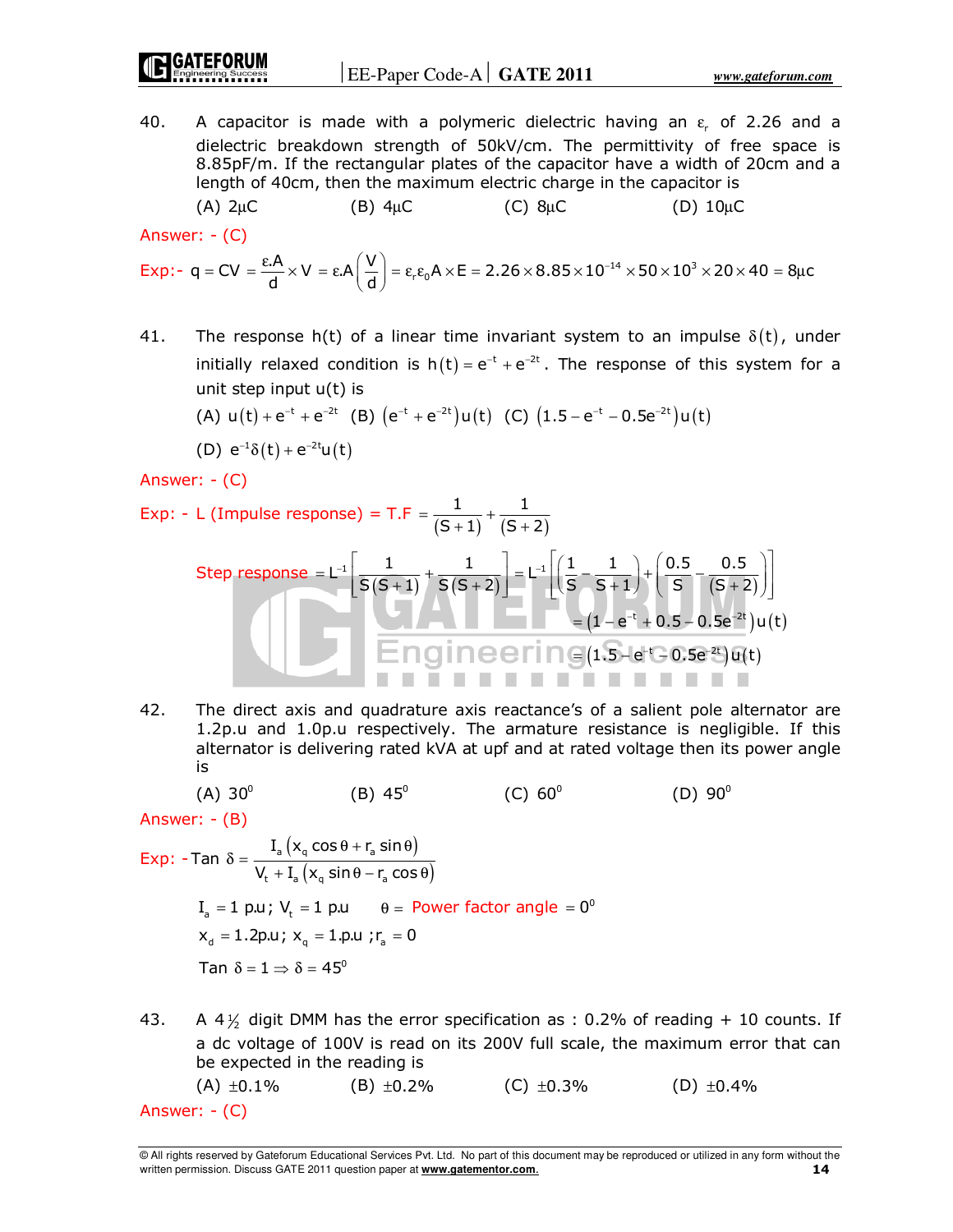44. A three – bus network is shown in the figure below indicating the p.u. impedances of each element.



The bus admittance matrix,  $Y - bus$ , of the network is

(A) 
$$
j\begin{bmatrix} 0.3 & -0.2 & 0 \\ -0.2 & 0.12 & 0.08 \\ 0 & 0.08 & 0.02 \end{bmatrix}
$$
  
\n(B)  $j\begin{bmatrix} -15 & 5 & 0 \\ 5 & 7.5 & -12.5 \\ 0 & -12.5 & 2.5 \end{bmatrix}$   
\n(C)  $j\begin{bmatrix} 0.1 & 0.2 & 0 \\ 0.2 & 0.12 & -0.08 \\ 0 & -0.08 & 0.10 \end{bmatrix}$   
\n(D)  $j\begin{bmatrix} -10 & 5 & 0 \\ 5 & 7.5 & 12.5 \\ 0 & 12.5 & -10 \end{bmatrix}$ 

Answer: - (B)

EXP:-

$$
Y_{11} = \frac{1}{j0.1} + \frac{1}{j0.2} = -j15
$$



The gain k of the Tacho-generator influences mainly the

- (A) Peak overshoot
- (B) Natural frequency of oscillation
- (C) Phase shift of the closed loop transfer function at very low frequencies  $(\omega \rightarrow 0)$
- (D) Phase shift of the closed loop transfer function at very low frequencies  $(\omega \rightarrow \infty)$

Answer: - (A)

EXP:-

$$
\frac{Y(S)}{R(S)} = \frac{1}{S^2 + (k+1)S + 1}
$$
  
2\xi w<sub>n</sub> = k + 1  $\Rightarrow \xi = \left(\frac{k+1}{2}\right)$ ; Peak over shoot =  $e^{-\pi\xi/(1-\xi^2)}$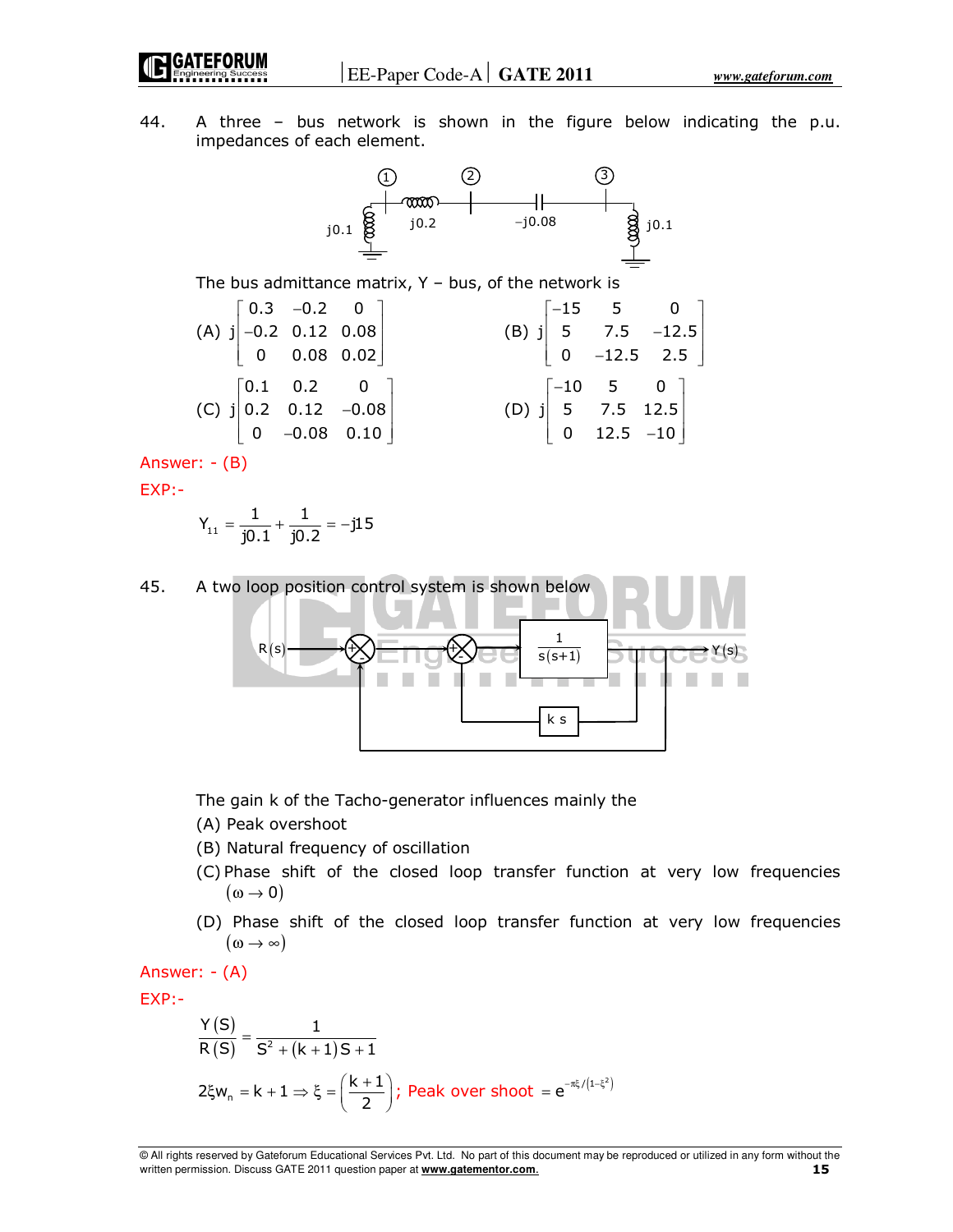46. A two – bit counter circuit is shown below



It the state  $\mathsf{Q}_{\text{\tiny A}}\mathsf{Q}_{\text{\tiny B}}$  of the counter at the clock time  $\mathsf{t}_{\text{\tiny n}}$  is `10' then the state  $\mathsf{Q}_{\text{\tiny A}}\mathsf{Q}_{\text{\tiny B}}$ of the counter at  $t_{n} + 3$  (after three clock cycles) will be

 (A) 00 (B) 01 (C) 10 (D) 11 Answer: - (C)

EXP:-

| <b>Clock</b>         | Input                  |             |             |    | Output |
|----------------------|------------------------|-------------|-------------|----|--------|
|                      | $J_A = \overline{Q_B}$ | $K_A = Q_B$ | $T_B = Q_A$ | QA | Qв     |
| <b>Initial state</b> |                        |             |             |    |        |
|                      |                        |             |             |    |        |
|                      |                        |             |             |    |        |
|                      |                        |             |             |    |        |

47. A clipper circuit is shown below.

$$
\begin{array}{c}\n\begin{array}{c}\n\frac{1}{2} \\
\frac{1}{2} \\
\frac{1}{2} \\
\frac{1}{2} \\
\frac{1}{2} \\
\frac{1}{2} \\
\frac{1}{2} \\
\frac{1}{2} \\
\frac{1}{2} \\
\frac{1}{2} \\
\frac{1}{2} \\
\frac{1}{2} \\
\frac{1}{2} \\
\frac{1}{2} \\
\frac{1}{2} \\
\frac{1}{2} \\
\frac{1}{2} \\
\frac{1}{2} \\
\frac{1}{2} \\
\frac{1}{2} \\
\frac{1}{2} \\
\frac{1}{2} \\
\frac{1}{2} \\
\frac{1}{2} \\
\frac{1}{2} \\
\frac{1}{2} \\
\frac{1}{2} \\
\frac{1}{2} \\
\frac{1}{2} \\
\frac{1}{2} \\
\frac{1}{2} \\
\frac{1}{2} \\
\frac{1}{2} \\
\frac{1}{2} \\
\frac{1}{2} \\
\frac{1}{2} \\
\frac{1}{2} \\
\frac{1}{2} \\
\frac{1}{2} \\
\frac{1}{2} \\
\frac{1}{2} \\
\frac{1}{2} \\
\frac{1}{2} \\
\frac{1}{2} \\
\frac{1}{2} \\
\frac{1}{2} \\
\frac{1}{2} \\
\frac{1}{2} \\
\frac{1}{2} \\
\frac{1}{2} \\
\frac{1}{2} \\
\frac{1}{2} \\
\frac{1}{2} \\
\frac{1}{2} \\
\frac{1}{2} \\
\frac{1}{2} \\
\frac{1}{2} \\
\frac{1}{2} \\
\frac{1}{2} \\
\frac{1}{2} \\
\frac{1}{2} \\
\frac{1}{2} \\
\frac{1}{2} \\
\frac{1}{2} \\
\frac{1}{2} \\
\frac{1}{2} \\
\frac{1}{2} \\
\frac{1}{2} \\
\frac{1}{2} \\
\frac{1}{2} \\
\frac{1}{2} \\
\frac{1}{2} \\
\frac{1}{2} \\
\frac{1}{2} \\
\frac{1}{2} \\
\frac{1}{2} \\
\frac{1}{2} \\
\frac{1}{2} \\
\frac{1}{2} \\
\frac{1}{2} \\
\frac{1}{2} \\
\frac{1}{2} \\
\frac{1}{2} \\
\frac{1}{2} \\
\frac{1}{2} \\
\frac{1}{2} \\
\frac{1}{2} \\
\frac{1}{2} \\
\frac{1}{2} \\
\frac{1}{2} \\
\frac{1}{2} \\
\frac{1}{2} \\
\frac{1}{2} \\
$$

 Assuming forward voltage drops of the diodes to be 0.7V, the input-output transfer characteristics of the circuit is

660 E

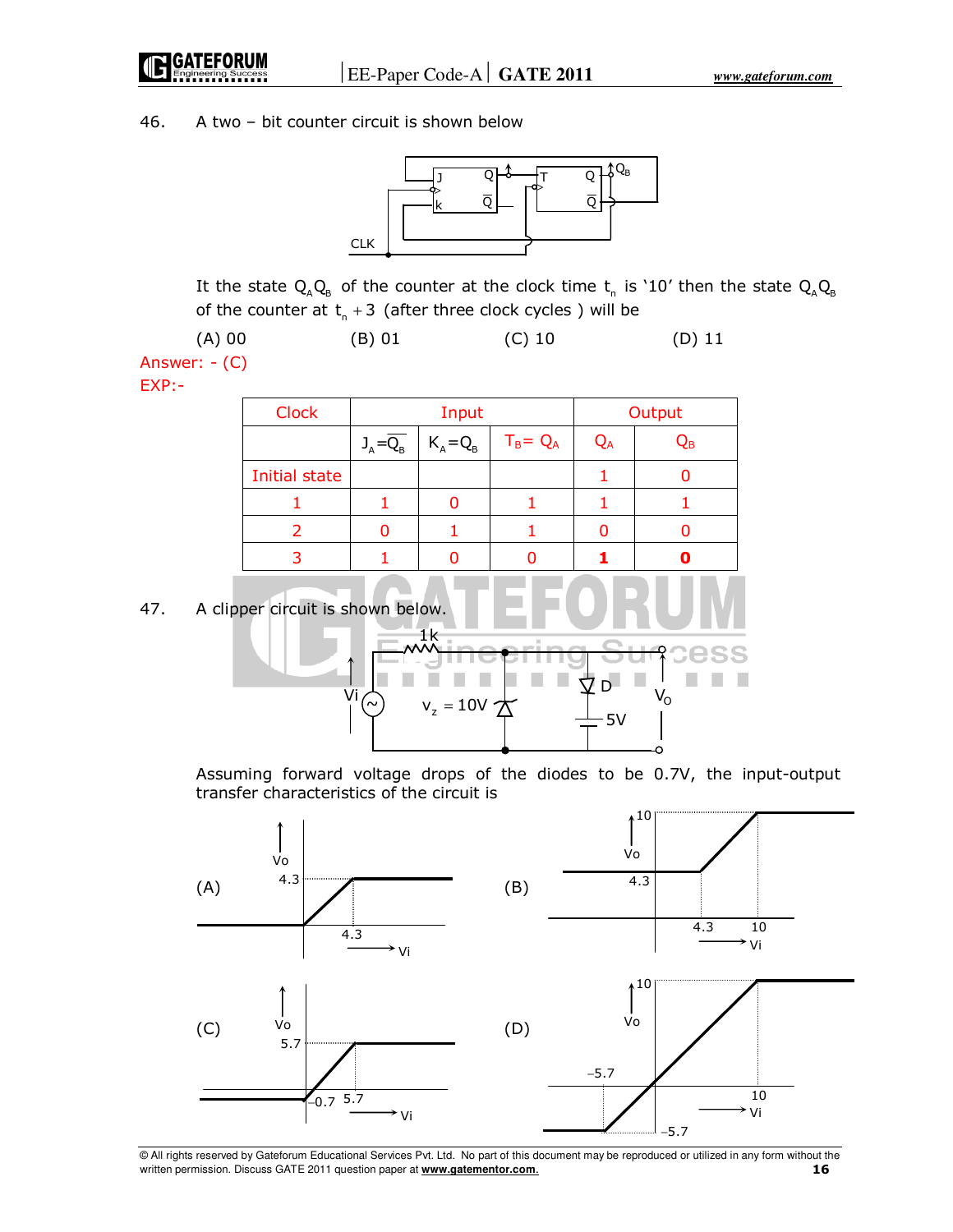Answer: - (C) Exp: - When  $-0.7$ V $<$ V $_{\sf i}$   $<$  5.7V  $\;$  outputwillfollowinput, because zener diode and normal diodes are off When  $V_i \le -0.7V$  Zener diode forward bias and  $V_0 = -0.7V$ When  $V_i \geq 5.7V$  Diode is forward bias and  $V_0 = 5.7 V$ **Common Data Questions: 48 & 49**  The input voltage given to a converter is  $v_i = 100\sqrt{2} \sin(100\pi t)$  V The current drawn by the converter is  $\mathfrak{i}_\mathfrak{j}=10\sqrt{2}\,\,\,\mathsf{sin}\,\,\big(100\pi\mathsf{t}-\pi\,/\,3\big)+5\sqrt{2}\,\,\mathsf{sin}\,\big(300\pi\mathsf{t}+\pi\,/\,4\big)\,+\,2\sqrt{2}\,\,\mathsf{sin}\,\big(500\pi\mathsf{t}-\pi\,/\,6\big)\,\mathsf{A}\,$ 48. The input power factor of the converter is  $(A) 0.31$   $(B) 0.44$   $(C) 0.5$   $(D) 0.71$ Answer: - (C) Exp: - Input power factor is depends on fundamental components  $V(t) = 100\sqrt{2} \sin(100\pi t) V;$  I(t) =  $10\sqrt{2} \sin(100\pi t - \frac{\pi}{3})$  $\phi = \cos \frac{\pi}{6} =$  $\cos \phi = \cos \frac{\pi}{3} = 0.5$ Enaineerina 49. The active power drawn by the converter is  $(A)$  181W  $(B)$  500 W  $(C)$  707 W  $(D)$  887 W Answer: - (B)  $Exp: -P = V_{1(r.m.s)}I_{1(r.m.s)} \cos\theta_1 + V_{3,rms}I_{3,rms} \cos(\theta_3) + V_{5,rms}I_{5,rms} \cos(\theta_5)$  $\mathsf{V}_{_{3,\rm rms}} = 0$  ;  $\mathsf{V}_{_{5,\rm rms}} = 0;$   $\mathsf{P} = \mathsf{V}_{_{1,\rm rms}}\mathrm{I}_{_{1,\rm rms}}\cos(\theta_1) = 100 \times 10\cos\left(\frac{\pi}{3}\right) = 500$  Watts **Common Data Questions: 50 & 51** 

An RLC circuit with relevant data is given below.

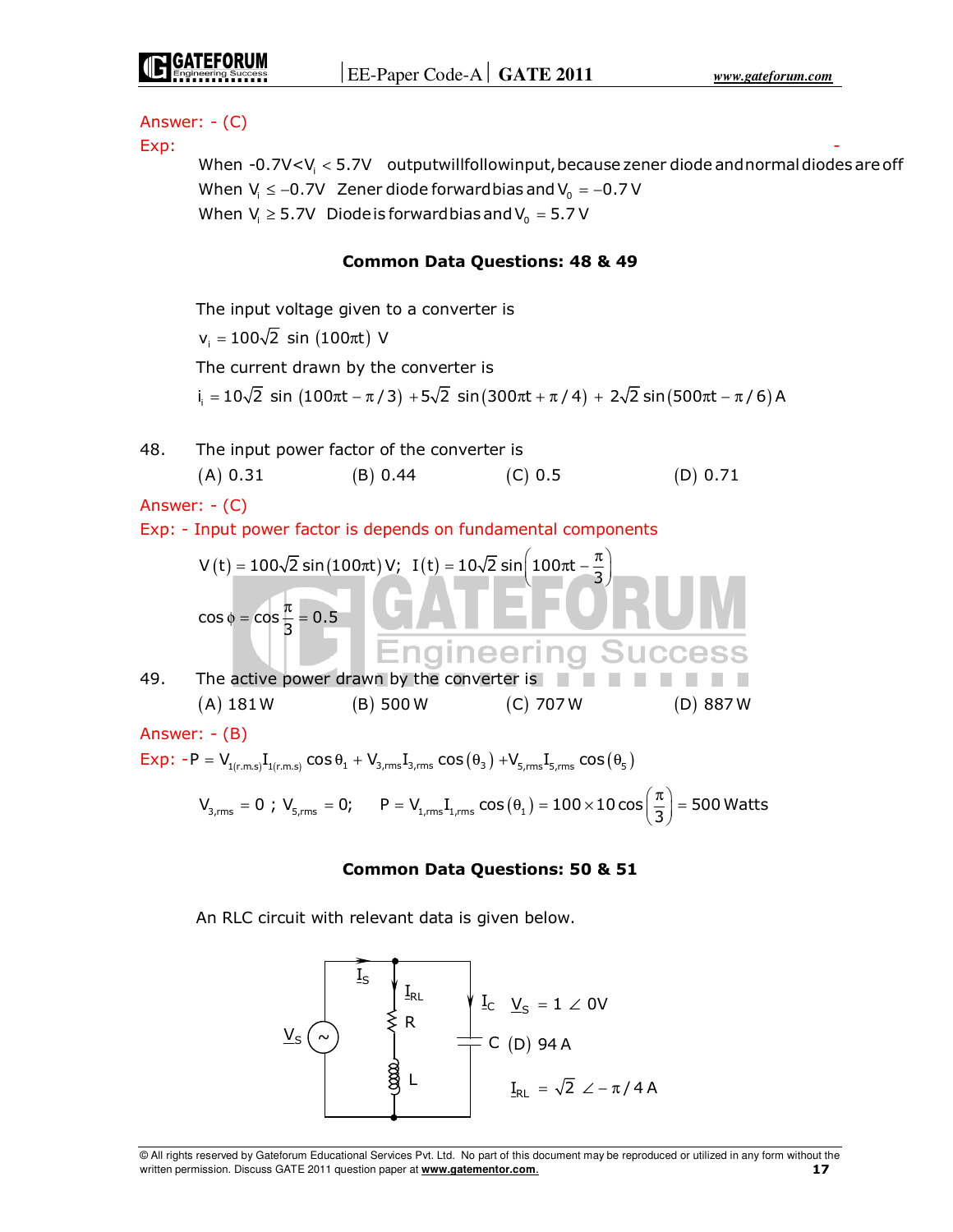50. The power dissipated in the resistor R is

(A) 0.5 W (B) 1 W (C) 
$$
\sqrt{2}
$$
 W (D) 2 W

Answer: - (B)

Exp: - Total power delivered by the source = power dissipated in  $R'$ 

$$
P = VI\cos\theta = 1 \times \sqrt{2}\cos\left(\frac{\pi}{4}\right) = 1W
$$

51. The current Ic in the figure above is

(D) 
$$
-j2A
$$
 (B)  $-j\frac{1}{\sqrt{2}}A$  (C)  $+j\frac{1}{\sqrt{2}}A$  (D)  $+j2A$ 

Answer: - (D)

$$
Exp: -I_{C} = I_{S} - I_{RL} = \sqrt{2} \angle \frac{\pi}{4} - \sqrt{2} \angle -\frac{\pi}{4} = j2A
$$

## **Linked Answer Questions: Q.52 to Q.55 Carry Two Marks Each**

#### **Statement for Linked Answer Questions: 52 & 53**

 Two generator units G1 and G2 are connected by 15 kV line with a bus at the mid-point as shown below.

$$
\begin{array}{c}\n0 \\
\hline\n0 \\
\hline\n\end{array}
$$
\n
$$
\begin{array}{c}\n0 \\
\hline\n\end{array}
$$
\n
$$
\begin{array}{c}\n\hline\n1 \\
\hline\n\end{array}
$$
\n
$$
\begin{array}{c}\n3 \\
\hline\n\end{array}
$$
\n
$$
\begin{array}{c}\n\hline\n2 \\
\hline\n\end{array}
$$
\n
$$
\begin{array}{c}\n\hline\n\end{array}
$$
\n
$$
\begin{array}{c}\n15kV \\
\hline\n\end{array}
$$
\n
$$
\begin{array}{c}\n10km \\
\hline\n\end{array}
$$
\n
$$
\begin{array}{c}\n10km \\
\hline\n\end{array}
$$
\n
$$
\begin{array}{c}\n15kV \\
\hline\n\end{array}
$$

 $G1 = 250$  MVA, 15kV, positive sequence reactance  $X = 25%$  on its own base  $G2 = 100$  MVA, 15kV, positive sequence reactance  $X = 10$  % on its own base L<sub>1</sub> and L<sub>2</sub> = 10km, positive sequence reactance X = 0.225  $\Omega$ /km

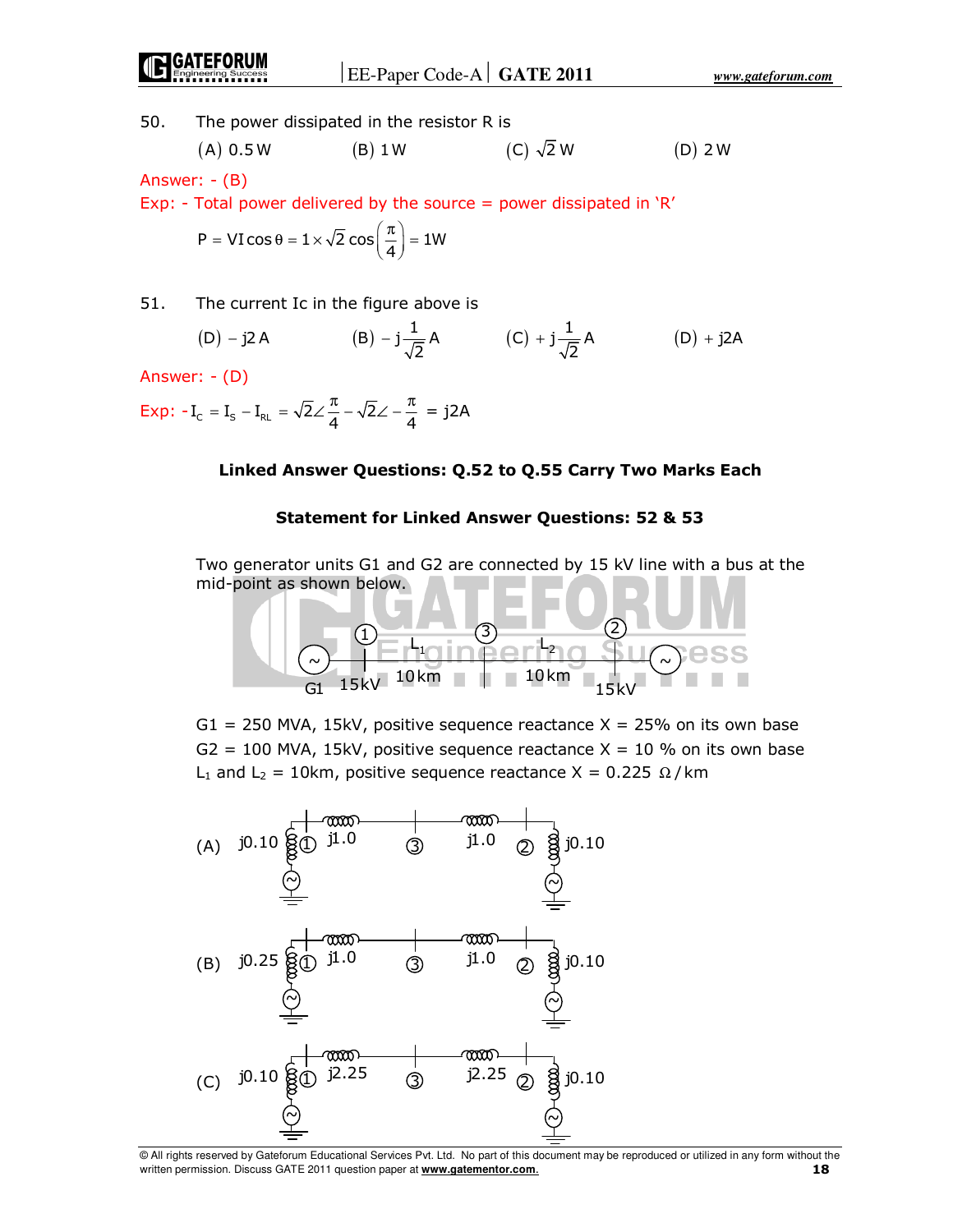

Answer: - (A) Exp: -  $X_{L1} = 0.225 \times 10 = 2.25 \Omega$  $X_{12} = 0.225 \times 10 = 2.25 \Omega$ Take 100MVA s 15 kV as base

#### **For generator (G1)**

$$
X_{\text{gl}} = 0.25 \times \frac{100}{25} = 0.1 \,\text{p.u}
$$

**For Transmission Line (L1 and L2)** 

$$
Z_{\text{Base}} = \frac{(15)^2}{100} = 2.25\Omega
$$

$$
XT_{\text{L1}}(p.u) = \frac{2.25}{2.25} = 1 p.u
$$

 $XT_{12} ( p.u ) = 1 p.u$ 

 **For generator (G2)**  $\bm{\mathsf{X}}_{_{\bm{9}^{\boldsymbol{2}}}}\!\left(\bm{{\mathsf{p}}}.\bm{\mathsf{u}}\right)=\bm{0}.\bm{1} \!\times\!\! \left(\frac{\bm{100}}{\bm{100}}\right)\bm{=0}.\bm{1}$  p.u  $= 0.1 \times \left(\frac{100}{100}\right) =$ **Engineering Success** 

53. In the above system, the three-phase fault MVA at the bus 3 is (A) 82.55MVA (B) 85.11MVA (C) 170.91MVA (D) 181.82MVA

Answer: - (A)

Exp:  $-X_{\text{th}} = 1.1 || 1.1 = 0.55$ 

Fault (MVA) =  $\frac{\text{Base MVA}}{\text{fault Thevenin's Impedance}} = \frac{100}{0.55} = 181.82 \text{ MVA}$  $=$   $\frac{1000}{1000}$   $=$   $\frac{100}{100}$   $=$   $\frac{100}{100}$   $=$ 

### **Statement for Linked Answer Questions: 54 & 55**

 A solar energy installation utilize a three – phase bridge converter to feed energy into power system through a transformer of 400V/400 V, as shown below.



 The energy is collected in a bank of 400 V battery and is connected to converter through a large filter choke of resistance10 $\Omega$ .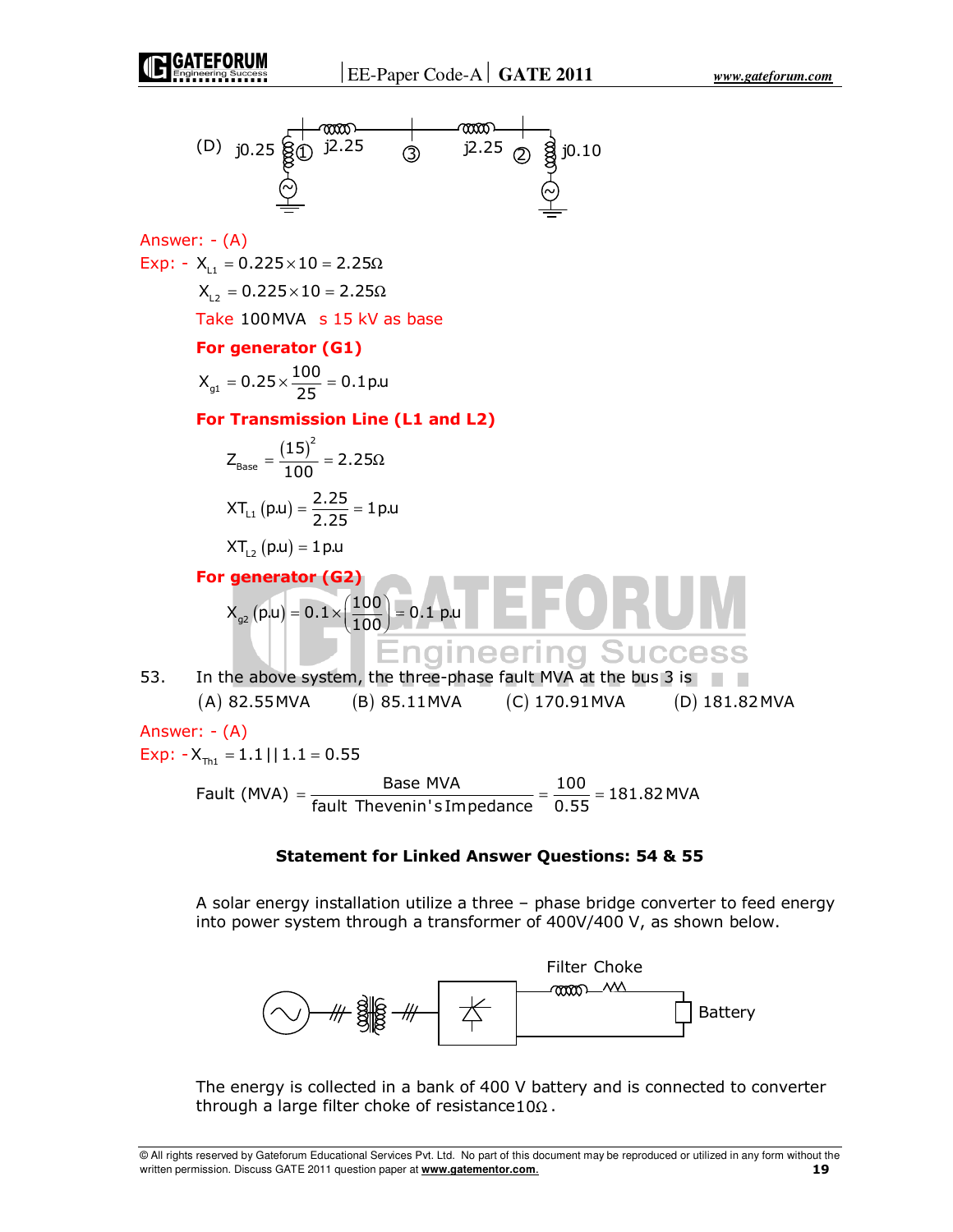## 54. The maximum current through the battery will be

(A) 14 A (B) 40 A (C) 80 A (D) 94 A  
\nAnswer: 
$$
-\frac{A}{A}
$$
  
\nExp:  $-\frac{V_0}{V_0} = I_a r_a + E$   
\n $(V_0)_{max} = \frac{3\sqrt{6}V_{phase}}{\pi}$  (:  $\cos \alpha = 1$ )  
\n $= I_a r_a + E$   
\n540.2 =  $I_a (10) + 400$   
\n $I_a = 14A$  (E)

55. The kVA rating of the input transformer is  $(A) 53.2kVA$   $(B) 46.0kVA$   $(C) 22.6kVA$  3

Answer: -

$$
\text{Exp: - KVA rating} = \sqrt{3}V_L I_L = \sqrt{3}V_L \, \frac{\sqrt{6}}{\pi} I_o = \sqrt{3} \times 400 \times \frac{\sqrt{6}}{\pi} \times 14 = 7562 \text{VA}
$$

## **Q. No. 56 – 60 Carry One Mark Each**

56. There are two candidates P and Q in an election. During the campaign, 40% of the voters promised to vote for P, and rest for Q. However, on the day of election 15% of the voters went back on their promise to vote for P and instead voted for Q. 25% of the voters went back on their promise to vote for Q and instead voted for P. Suppose, P lost by 2 votes, then what was the total number of voters?

|          | $(A)$ 100           | (B) 110 | $(C)$ 90 | $-$ (D) 95 |
|----------|---------------------|---------|----------|------------|
|          | Answer: - (A)       |         |          |            |
| $Exp: -$ | - P                 | Q       |          |            |
|          | 40%                 | 60%     |          |            |
|          | $-6%$               | $+6%$   |          |            |
|          | $+15%$              | $-15%$  |          |            |
|          | 49%                 | 51%     |          |            |
|          | $\therefore$ 2% = 2 |         |          |            |
|          | $100\% = 100$       |         |          |            |

57. Choose the most appropriate word from the options given below to complete the following sentence:

 **It was her view that the country's problems had been\_\_\_\_\_\_\_\_\_ by foreign technocrats, so that to invite them to come back would be counter-productive.** 

(A) Identified (B) ascertained (C) Texacerbated (D) Analysed

Answer: - (C) Exp: -The clues in the question are ---foreign technocrats did something negatively to the problems – so it is counter-productive to invite them. All other options are non-negative. The best choice is exacerbated which means aggravated or worsened.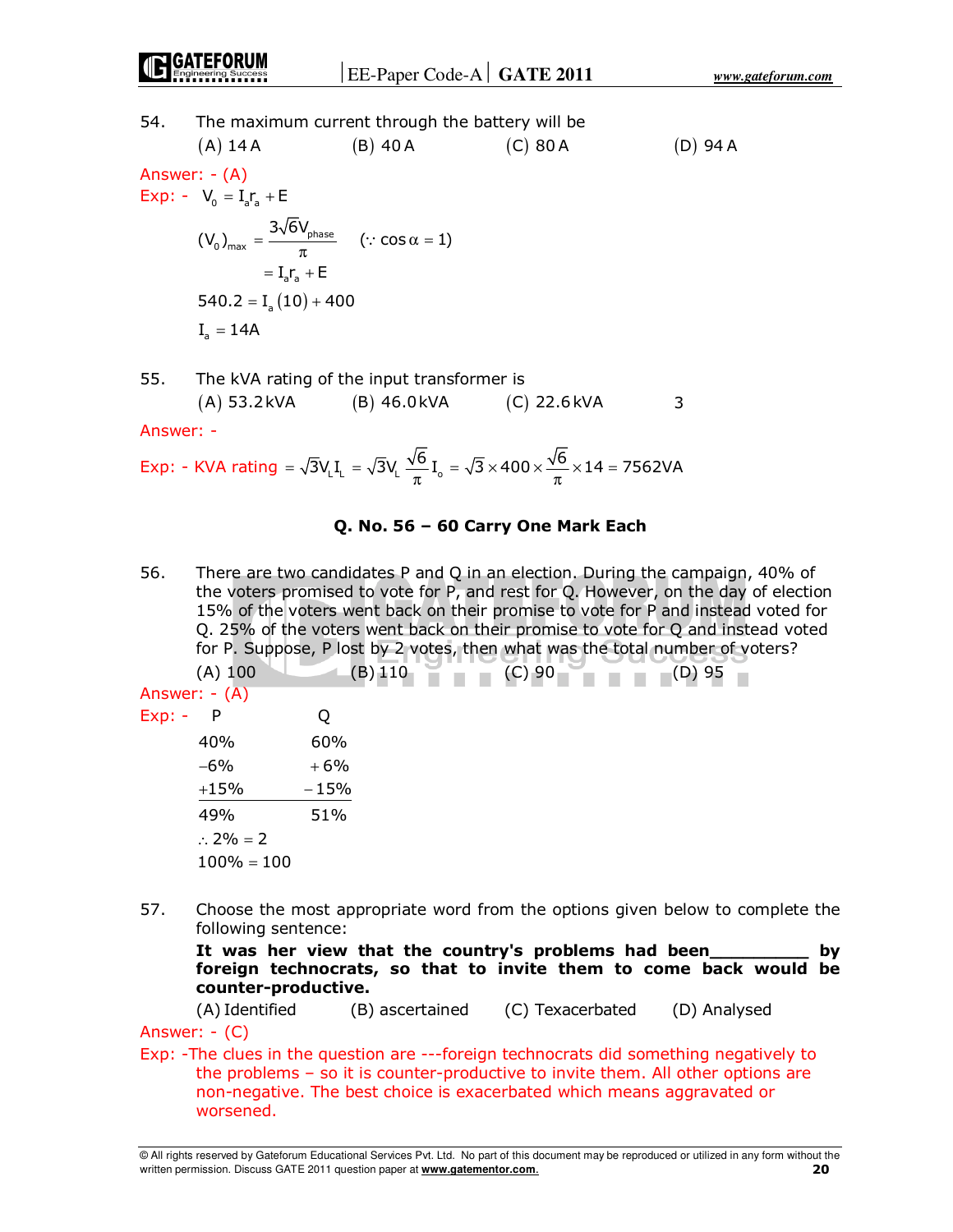58. Choose the word from the options given below that is most nearly opposite in meaning to the given word:

## **Frequency**

| (A) periodicity | (B) rarity      |
|-----------------|-----------------|
| (C) gradualness | (D) persistency |

Answer: - (B)

Exp: - The best antonym here is rarity which means shortage or scarcity.

59. Choose the most appropriate word from the options given below to complete the following sentence: **Under ethical guidelines recently adopted by the Indian Medical Association, human genes are to be manipulated only to correct diseases for which\_\_\_\_\_\_\_\_\_\_\_\_\_\_ treatments are unsatisfactory.** 

(A) Similar (B) Most (C) Uncommon (D) Available

Answer: - (D)

- Exp: The context seeks to take a deviation only when the existing/present/current/ alternative treatments are unsatisfactory. So the word for the blank should be a close synonym of existing/present/current/alternative. Available is the closest of all.
- 60. The question below consists of a pair of related words followed by four pairs of words. Select the pair that best expresses the relation in the original pair:

**Gladiator : Arena**   $(A)$  dancer : stage  $(B)$  (B) commuter: train (C) teacher : classroom (D) lawyer : courtroom

Answer: - (D)

Exp: - The given relationship is worker: workplace. A gladiator is (i) a person, usually a professional combatant trained to entertain the public by engaging in mortal combat with another person or a wild.(ii) A person engaged in a controversy or debate, especially in public.

## **Q. No. 61 – 65 Carry Two Marks Each**

61 The fuel consumed by a motorcycle during a journey while traveling at various speeds is indicated in the graph below.



<sup>©</sup> All rights reserved by Gateforum Educational Services Pvt. Ltd. No part of this document may be reproduced or utilized in any form without the written permission. Discuss GATE 2011 question paper at **www.gatementor.com**. **21**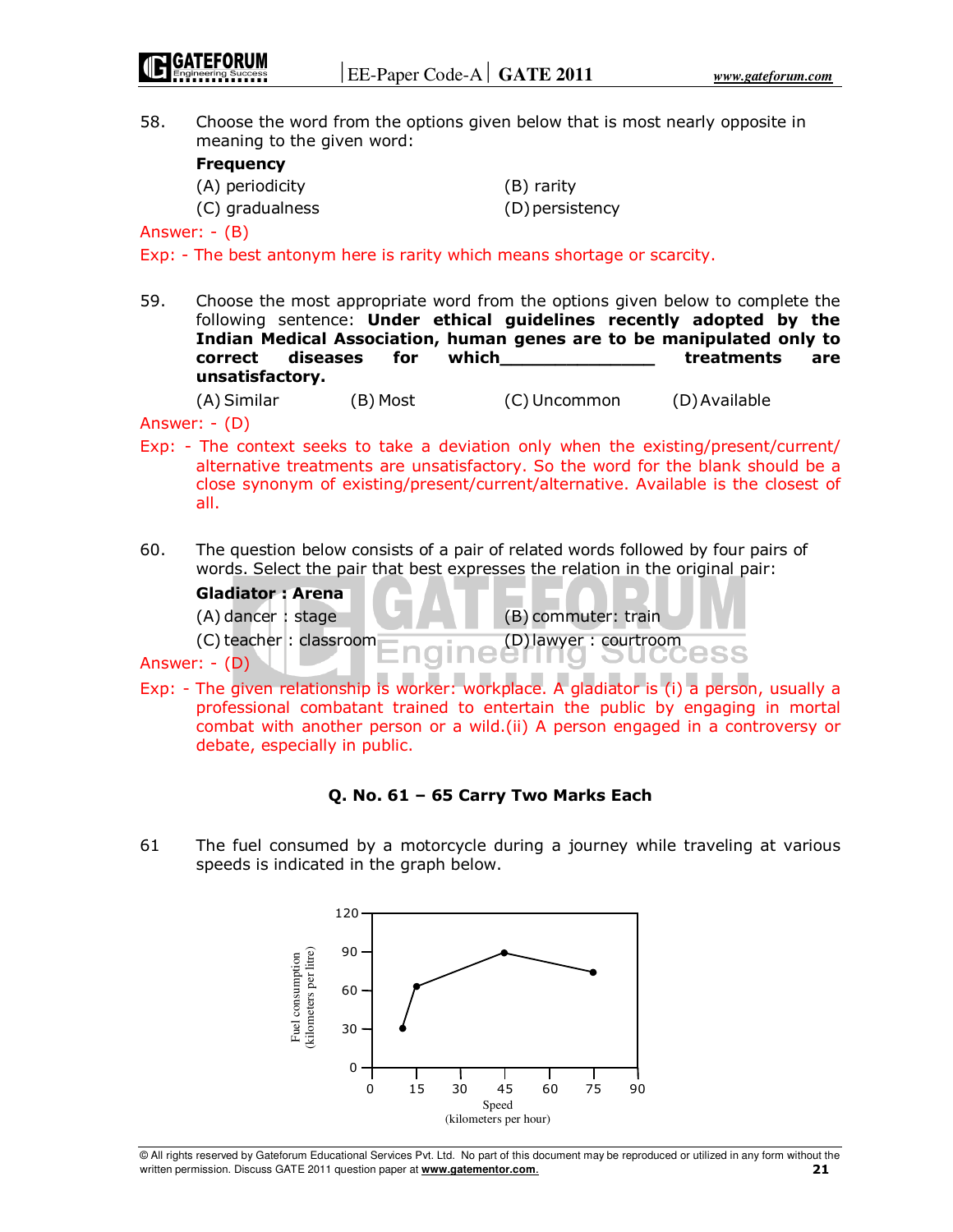| The distances covered during four laps of the journey are listed in the table below |  |  |  |  |  |
|-------------------------------------------------------------------------------------|--|--|--|--|--|
|-------------------------------------------------------------------------------------|--|--|--|--|--|

| Lap | <b>Distance (kilometers)</b> | <b>Average speed</b><br>(kilometers per hour) |
|-----|------------------------------|-----------------------------------------------|
|     | 15                           | 15                                            |
|     | 75                           | 45                                            |
|     | 40                           | 75                                            |
|     |                              |                                               |

 From the given data, we can conclude that the fuel consumed per kilometre was least during the lap

| (A)P          | (B)Q                 | (C) R                                   | $(D)$ S |
|---------------|----------------------|-----------------------------------------|---------|
| Answer: - (A) |                      |                                         |         |
| $Exp: -$      | Fuel consumption     | Actual                                  |         |
| P             | $60$ km / l          | $\frac{15}{60} = \frac{1}{4}$           |         |
| Q             | $90 \,\mathrm{km}/1$ | $\frac{75}{90} = \frac{5}{6}$           |         |
| R             | 75 km/l              | $\frac{40}{75} = \frac{8}{15}$          |         |
| S             | 30 km/l              | 10<br>$\overline{3}$<br>$\overline{30}$ |         |

62. Three friends, R, S and T shared toffee from a bowl. R took  $1/3^{rd}$  of the toffees, but returned four to the bowl. S took 1/4<sup>th</sup> of what was left but returned three toffees to the bowl. T took half of the remainder but returned two back into the bowl. If the bowl had 17 toffees left, how many toffees-were originally there in the bowl?

| (A) 38 | (B) 31 | $(C)$ 48 | $(D)$ 41 |
|--------|--------|----------|----------|
|        |        |          |          |

Answer: - (C)

Exp: - Let the total number of toffees is bowl e x

R took  $\frac{1}{3}$  of toffees and returned 4 to the bowl

∴ Number of toffees with  $R = \frac{1}{3}x - 4$ 

Remaining of toffees in bowl = 
$$
\frac{2}{3}x+4
$$

Number of toffees with S = 
$$
\frac{1}{4} \left( \frac{2}{3} x + 4 \right) - 3
$$

Remaining toffees in bowl =  $\frac{3}{4} \left( \frac{2}{3} x + 4 \right) + 4$  $\left(\frac{2}{3}x+4\right)+$ 

Number of toffees with 
$$
T = \frac{1}{2} \left( \frac{3}{4} \left( \frac{2}{3} x + 4 \right) + 4 \right) + 2
$$